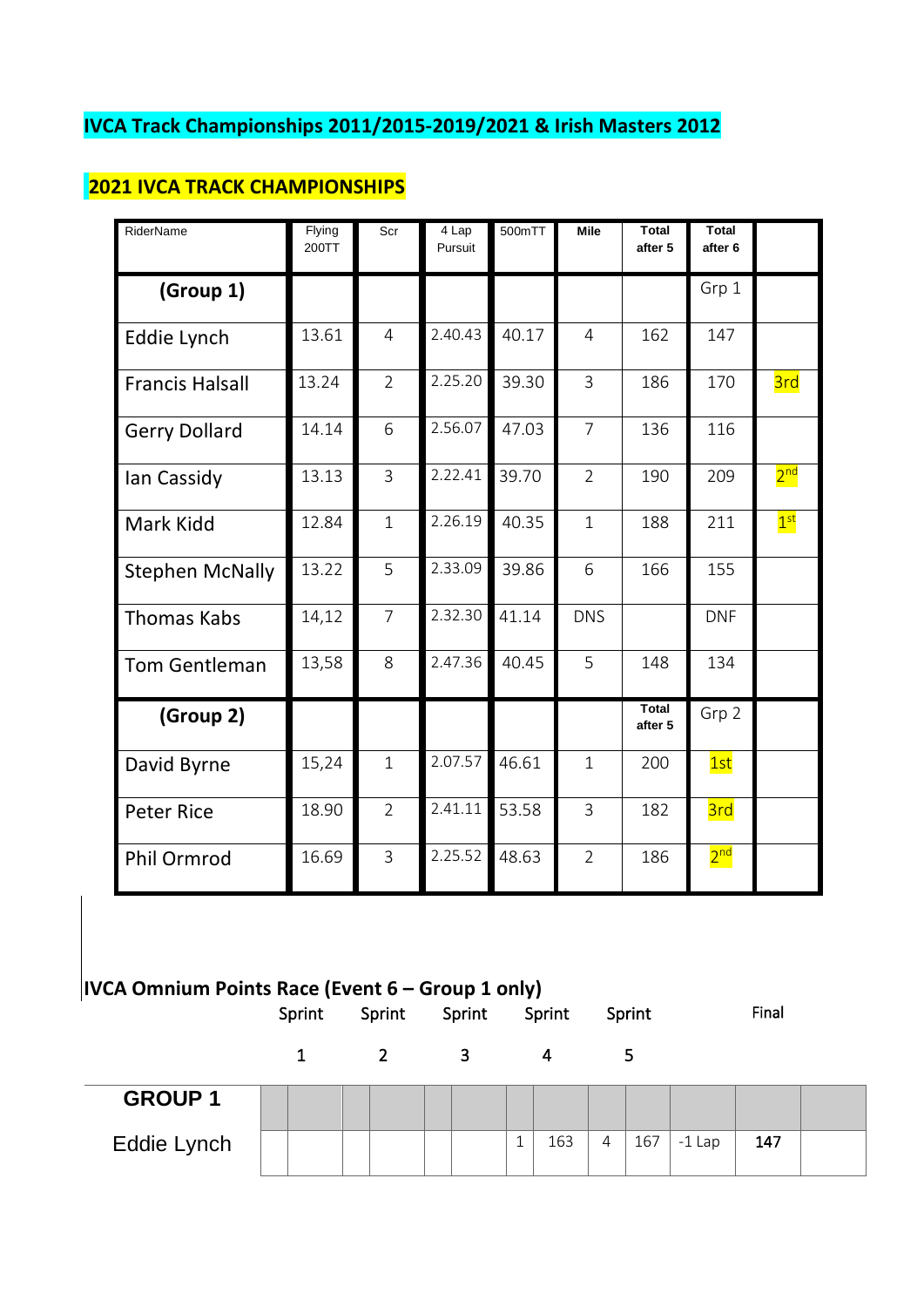| <b>Francis Halsall</b>    | 3            | 189 | $\mathbf{1}$   | 190 |                |     |                |     |                | 190 | $-1$ Lap | 170        | 3 <sup>rd</sup> |
|---------------------------|--------------|-----|----------------|-----|----------------|-----|----------------|-----|----------------|-----|----------|------------|-----------------|
| <b>Gerry Dollard</b>      |              |     |                |     |                |     |                |     |                | 136 | $-1$ Lap | 116        |                 |
| lan Cassidy               |              |     | 3              | 193 | $\overline{3}$ | 196 | $\overline{3}$ | 199 | 10             | 209 |          | 209        | 2 <sup>nd</sup> |
| Mark Kidd                 | 2            | 190 | 5              | 195 | 5              | 200 | 5              | 205 | 6              | 211 |          | 211        | 1 <sup>st</sup> |
| Stephen<br><b>McNally</b> | $\mathbf{1}$ | 167 | $\overline{2}$ | 169 | $\overline{2}$ | 171 | 2              | 173 | $\overline{2}$ | 175 | $-1$ Lap | 155        |                 |
| <b>Thomas Kabs</b>        |              |     |                |     |                |     |                |     |                |     |          | <b>DNF</b> |                 |
| <b>Tom Gentleman</b>      | 5            | 153 |                |     | $\mathbf{1}$   | 154 |                |     |                |     | $-1$ Lap | 134        |                 |

 *Points System 1st 40, 2nd 38, 3rd 36 etc Total points afrer 5 events carry forward as starting points for Points Race Sprints carrying 5/3/2/1 per sprint. Double points last sprint. For Group 2 – only 5 events – no points race*

**\_\_\_\_\_\_\_\_\_\_\_\_\_\_\_\_\_\_\_\_\_\_\_\_\_\_\_\_\_\_\_\_\_\_\_\_\_\_\_\_\_\_\_\_\_\_\_\_\_\_\_\_\_\_\_\_\_\_\_\_\_\_\_\_\_\_\_\_\_**

| 2019 IVCA 40-49 Results       |       |                           |         |
|-------------------------------|-------|---------------------------|---------|
| 200TT (Sprint Qualifier)      | F200  | F200 Order                |         |
| <b>Colm Sevastopolo</b>       | 12.85 | 1                         |         |
| <b>Thomas Kabs</b>            | 13.34 | 2                         |         |
| <b>Francis Halsall</b>        | 13.42 | 3                         |         |
| <b>Gerry Dollard</b>          | 14.04 | 4                         |         |
| <b>John Mc Dermott</b>        | 14.51 | 5                         |         |
| <b>Andrew Kavanagh</b>        | 14.93 | 6                         |         |
|                               |       |                           |         |
| Semi Final                    |       |                           |         |
| Colm Sevastopolo              | beat  | <b>Gerry Dollard</b>      | $2 - 0$ |
| Thomas Kabs                   | beat  | <b>Francis Halsall</b>    | $2 - 0$ |
|                               |       |                           |         |
| <b>Sprint Final</b>           |       |                           |         |
| Colm Sevastopolo (G)          | beat  | <b>Thomas Kabs</b><br>(S) | $2 - 0$ |
| Bronze                        |       |                           |         |
| <b>Francis Halsall</b><br>(B) | beat  | <b>Gerry Dollard</b>      | $2 - 0$ |
|                               |       |                           |         |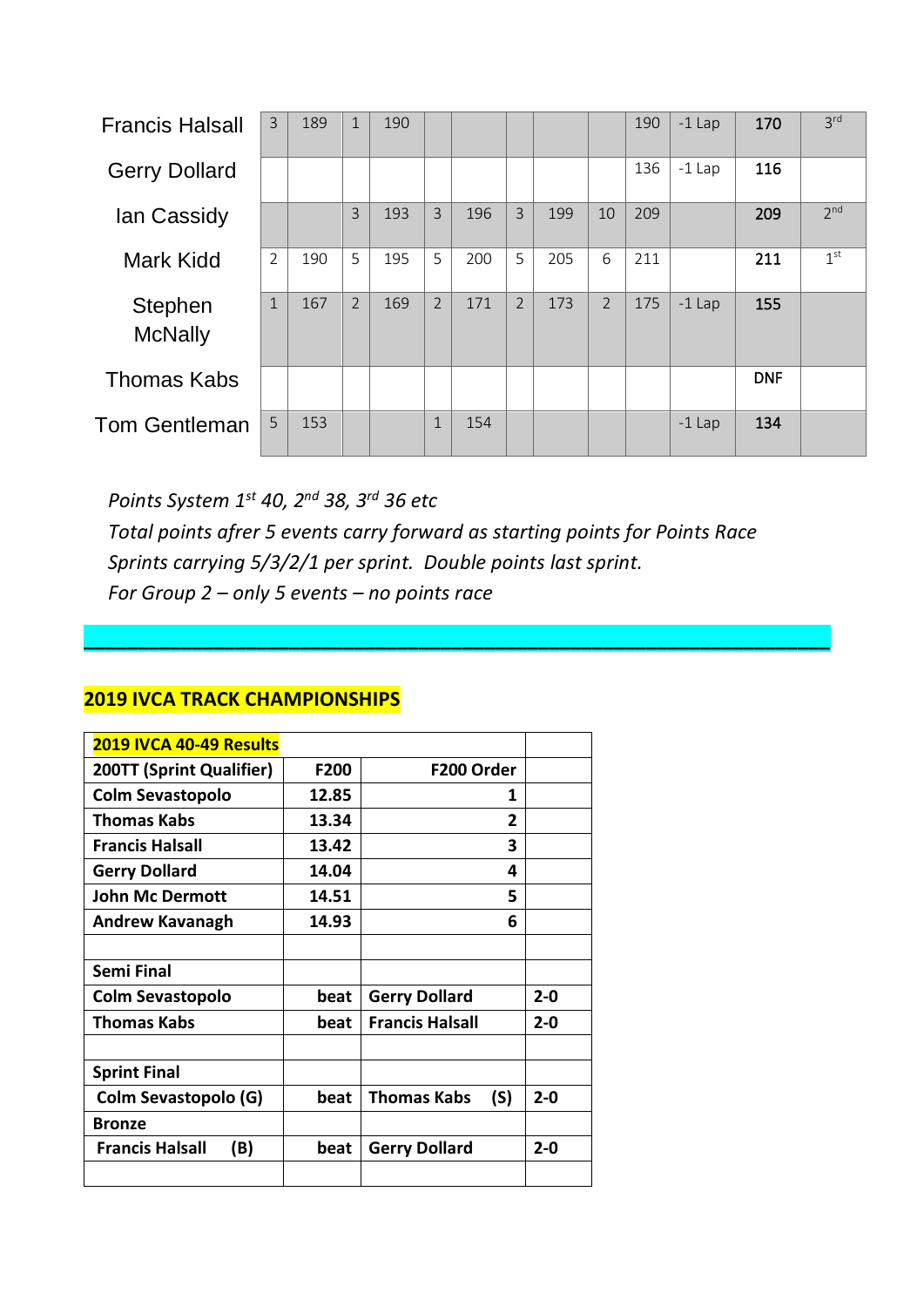| <b>750m TT</b>          |                |               |  |
|-------------------------|----------------|---------------|--|
| Thomas Kabs             | 56.67          | Gold          |  |
| <b>Colm Sevastopolo</b> | 56.87          | <b>Silver</b> |  |
| <b>Francis Halsall</b>  | 56.95          | <b>Bronze</b> |  |
| <b>Andrew Kavanagh</b>  | 59.68          | 4             |  |
| <b>Gerry Dollard</b>    | 62.56          | 5             |  |
| <b>John Mc Dermott</b>  | 64.02          | 6             |  |
|                         |                |               |  |
| <b>Pursuit 3K</b>       |                |               |  |
| Thomas Kabs             | 3.59.92        | Gold          |  |
| <b>Francis Halsall</b>  | 4.08.76        | <b>Silver</b> |  |
| <b>Gerry Dollard</b>    | 4.21.54        | <b>Bronze</b> |  |
| <b>Andrew Kavanagh</b>  | 4.22.59        | 4             |  |
| <b>Colm Sevastopolo</b> | 4.26.92        | 5             |  |
| <b>John Mc Dermott</b>  | 4.48.15        | 6             |  |
|                         |                |               |  |
| <b>Scratch (40-49)</b>  |                |               |  |
| <b>John McDermott</b>   | 1              | Gold          |  |
| <b>Colm Sevastopolo</b> | $\overline{2}$ | <b>Silver</b> |  |
| <b>Gerry Dollard</b>    | 3              | <b>Bronze</b> |  |

| 2019 IVCA 50-69 Results    |       |                         |         |
|----------------------------|-------|-------------------------|---------|
| 200TT (Sprint Qualifier)   | F200  | F200 Order              |         |
| <b>Mark Kidd</b>           | 13.20 | 1                       |         |
| <b>Eddie Lynch</b>         | 13.30 | $\mathbf{2}$            |         |
| <b>John Kinahan</b>        | 14.24 | 3                       |         |
| <b>Ciara Kinch</b>         | 15.79 | 4                       |         |
| <b>Brian Coonan</b>        | 16.33 | 5                       |         |
|                            |       |                         |         |
| <b>Semi Final</b>          |       |                         |         |
| <b>Mark Kidd</b>           | beat  | <b>Ciara Kinch</b>      | $2 - 0$ |
| <b>Eddie Lynch</b>         | beat  | John Kinahan            | $2 - 0$ |
|                            |       |                         |         |
| <b>Sprint Final</b>        |       |                         |         |
| <b>Eddie Lynch</b><br>(G)  | beat  | <b>Mark Kidd</b><br>(S) | $2 - 1$ |
| <b>Bronze</b>              |       |                         |         |
| <b>John Kinahan</b><br>(B) | beat  | <b>Ciara Kinch</b>      | $2 - 0$ |
|                            |       |                         |         |
| 500m TT                    |       |                         |         |
| <b>Eddie Lynch</b>         | 39.38 | Gold                    |         |
| <b>Mark Kidd</b>           | 39.89 | <b>Silver</b>           |         |
| <b>John Kinahan</b>        | 43.72 | <b>Bronze</b>           |         |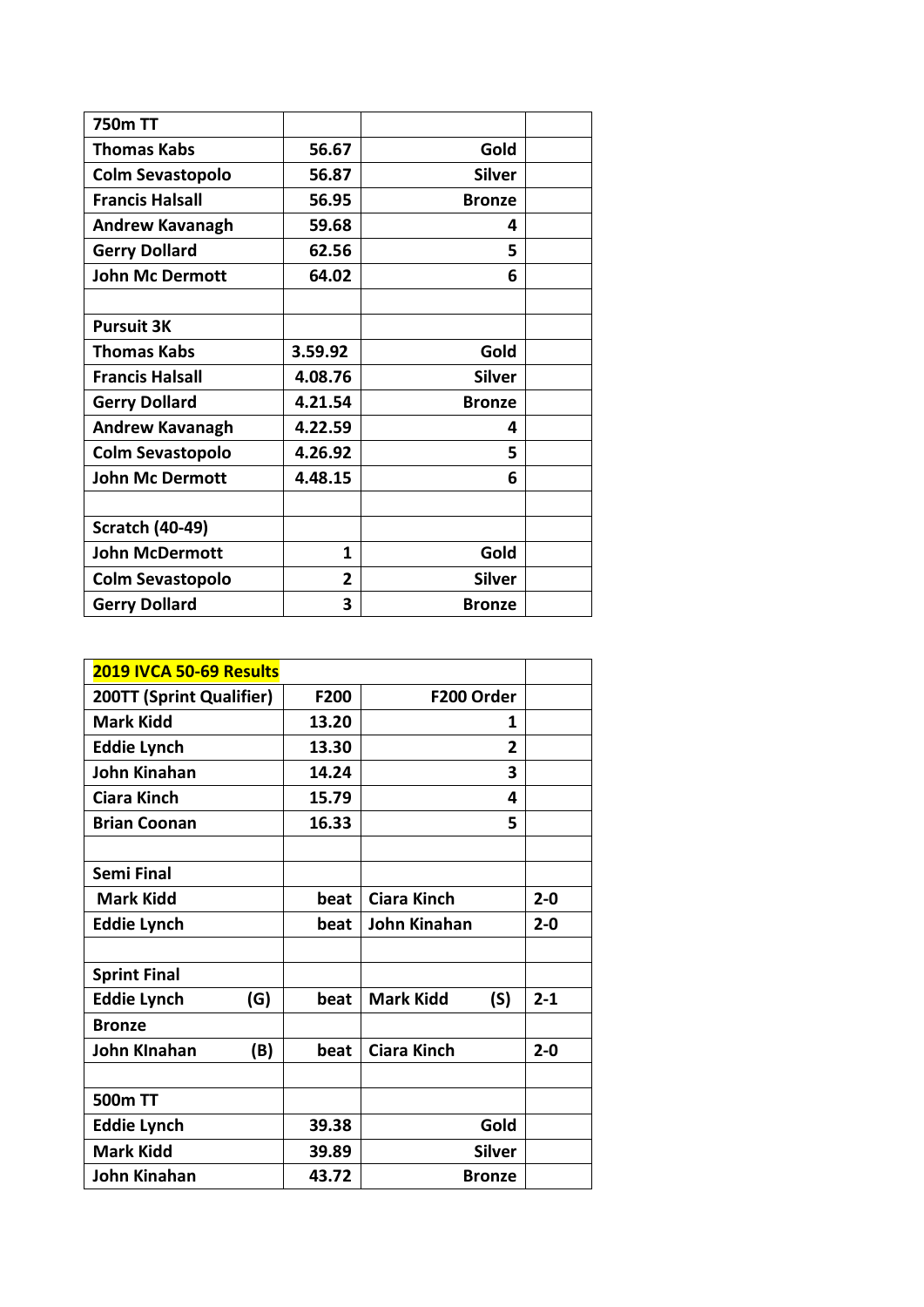| <b>Ciara Kinch</b>     | 44.48        | 4             |  |
|------------------------|--------------|---------------|--|
| <b>Brian Coonan</b>    | 46.26        | 5             |  |
|                        |              |               |  |
| <b>Pursuit 3K</b>      |              |               |  |
| <b>Mark Kidd</b>       | 2.40.14      | Gold          |  |
| <b>Eddie Lynch</b>     | 2.45.24      | <b>Silver</b> |  |
| <b>Ciara Kinch</b>     | 2.54.20      | <b>Bronze</b> |  |
| <b>John Kinahan</b>    | 2.56.24      | 4             |  |
| <b>Brian Coonan</b>    | 3.21.46      | 5             |  |
|                        |              |               |  |
|                        |              |               |  |
| <b>Scratch (50-69)</b> |              |               |  |
| <b>Brian Coonan</b>    | 1            | Gold          |  |
| <b>Mark Kidd</b>       | $\mathbf{2}$ | <b>Silver</b> |  |
| <b>Eddie Lynch</b>     | 3            | <b>Bronze</b> |  |
|                        |              |               |  |

| 2019 IVCA 70+ Results     |       |                           |         |
|---------------------------|-------|---------------------------|---------|
| 200TT (Sprint Qualifier)  | F200  | Order F200                |         |
| <b>Paul O'Connell</b>     | 15.02 | 1                         |         |
| <b>Eddie Dunne</b>        | 15.07 | $\mathbf{2}$              |         |
| <b>Hugh Davis</b>         | 15.20 | 3                         |         |
| <b>Paddy Davis</b>        | 18.29 | 4                         |         |
| <b>Phil Ormrod</b>        | 19.53 | 5                         |         |
|                           |       |                           |         |
| <b>Semi Final</b>         |       |                           |         |
| <b>Eddie Dunne</b>        | beat  | <b>Hugh Davis</b>         | $1-0$   |
| <b>Paddy Davis</b>        | beat  | <b>Paul O'Connell</b>     | $1 - 0$ |
|                           |       |                           |         |
| <b>Sprint Final</b>       |       |                           |         |
| <b>Eddie Dunne</b><br>(G) | beat  | <b>Paddy Davis</b><br>(S) | $2 - 0$ |
| <b>Bronze</b>             |       |                           |         |
| <b>Hugh Davis</b><br>(B)  | beat  | <b>Paul O'Connell</b>     | $2 - 0$ |
|                           |       |                           |         |
| 500m TT                   |       |                           |         |
| <b>Paul O'Connell</b>     | 43.09 | Gold                      |         |
| <b>Eddie Dunne</b>        | 45.85 | <b>Silver</b>             |         |
| <b>Hugh Davis</b>         | 46.14 | <b>Bronze</b>             |         |
| <b>Paddy Davis</b>        | 50.80 | 4                         |         |
| <b>Phil Ormrod</b>        | 57.31 | 5                         |         |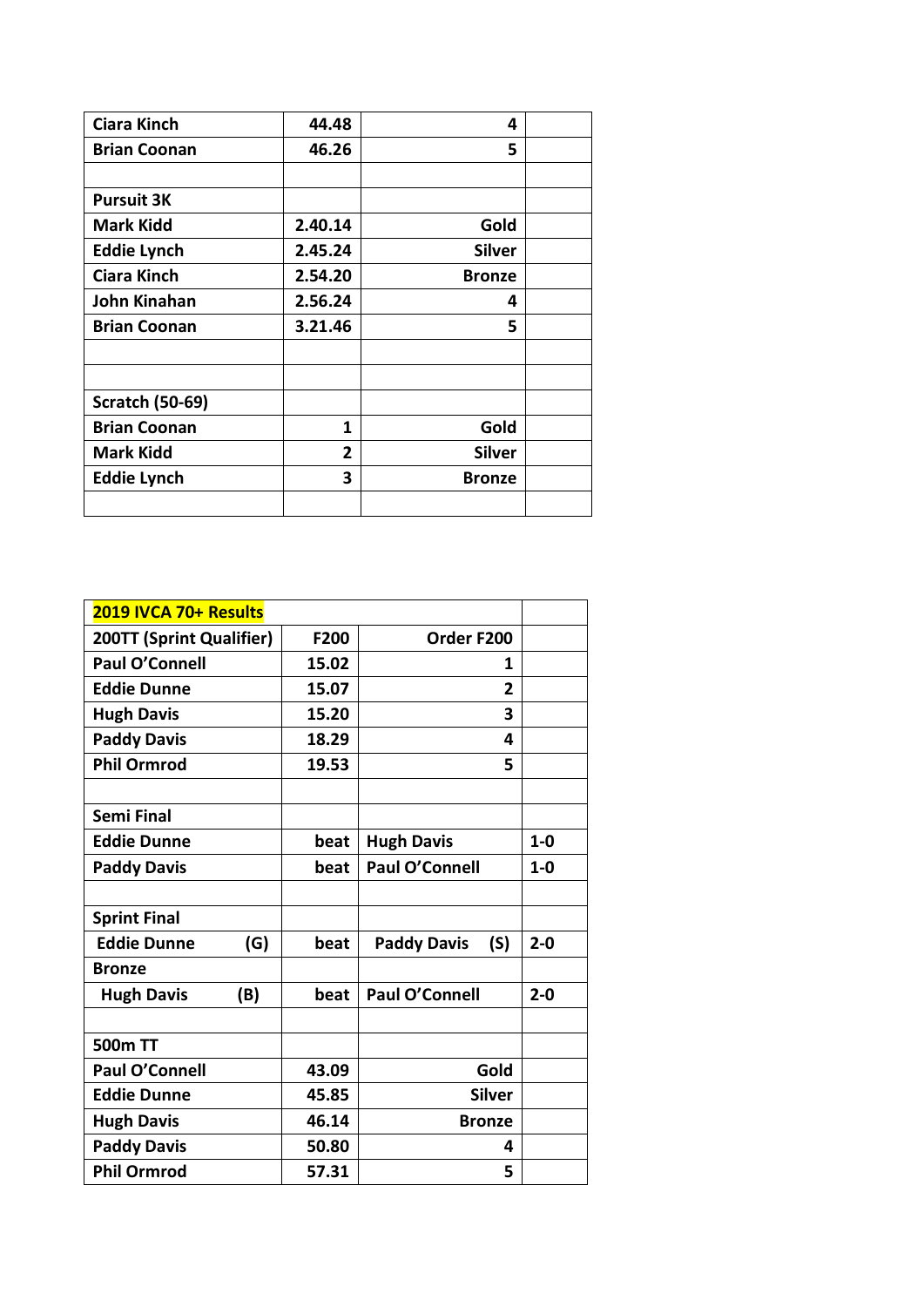| <b>Pursuit 2K</b>     |                |               |  |
|-----------------------|----------------|---------------|--|
| <b>Hugh Davis</b>     | 3.09.90        | Gold          |  |
| <b>Paddy Davis</b>    | 3.28.55        | <b>Silver</b> |  |
| <b>Phil Ormrod</b>    | 3.50.24        | <b>Bronze</b> |  |
| Paul O'Connell        | <b>DNF</b>     |               |  |
| <b>Eddie Dunne</b>    | <b>DNF</b>     |               |  |
|                       |                |               |  |
| Scratch (70+)         |                |               |  |
| <b>Hugh Davis</b>     | 1              | Gold          |  |
| <b>Paul O'Connell</b> | $\overline{2}$ | <b>Silver</b> |  |
| <b>Eddie Dunne</b>    | 3              | <b>Bronze</b> |  |

| Team Sprint 135+                                  |       |               |
|---------------------------------------------------|-------|---------------|
| Paul O'Connell, Eddie Lynch, Thomas Kabs          | 54.25 | Gold          |
| Paddy Davis, Colm Sevastopolo, Mark Kidd          | 57.04 | <b>Silver</b> |
| <b>Eddie Dunne, Brian Coonan, Francis Halsall</b> | 57.87 | <b>Bronze</b> |
| Phil Ormrod, John Kinahan, Gerry Dollard          | 60.09 |               |
| Hugh Davis, Ciara Kinch, John McDermott           | 60.73 |               |

**\_\_\_\_\_\_\_\_\_\_\_\_\_\_\_\_\_\_\_\_\_\_\_\_\_\_\_\_\_\_\_\_\_\_\_\_\_\_\_\_\_\_\_\_\_\_\_\_\_\_\_\_\_\_\_\_\_\_\_\_\_\_\_\_\_**

| 2018 IVCA 40-49 Results  |       |                 |         |
|--------------------------|-------|-----------------|---------|
| 200TT (Sprint Qualifier) |       |                 |         |
| Colm Sevastopolo         | 13.05 |                 |         |
| <b>Thomas Kabs</b>       | 13.34 |                 |         |
| Gerry Dollard            | 13.77 |                 |         |
| Ruarai White             | 14.33 |                 |         |
| Anne Coleman             | 15.46 |                 |         |
|                          |       |                 |         |
|                          |       |                 |         |
| Semi Final               |       |                 |         |
| Colm Sevastopolo         | beat  | Ruarai White    | W/0     |
| Thomas Kabs              | beat  | Gerry Dollard   | $2 - 0$ |
|                          |       |                 |         |
| <b>Sprint Final</b>      |       |                 |         |
| Colm Sevastopolo (G)     | beat  | Thomas Kabs (S) | $2 - 0$ |
| <b>Bronze</b>            |       |                 |         |
| Gerry Dollard (B)        | beat  | Ruarai White    | W/0     |
|                          |       |                 |         |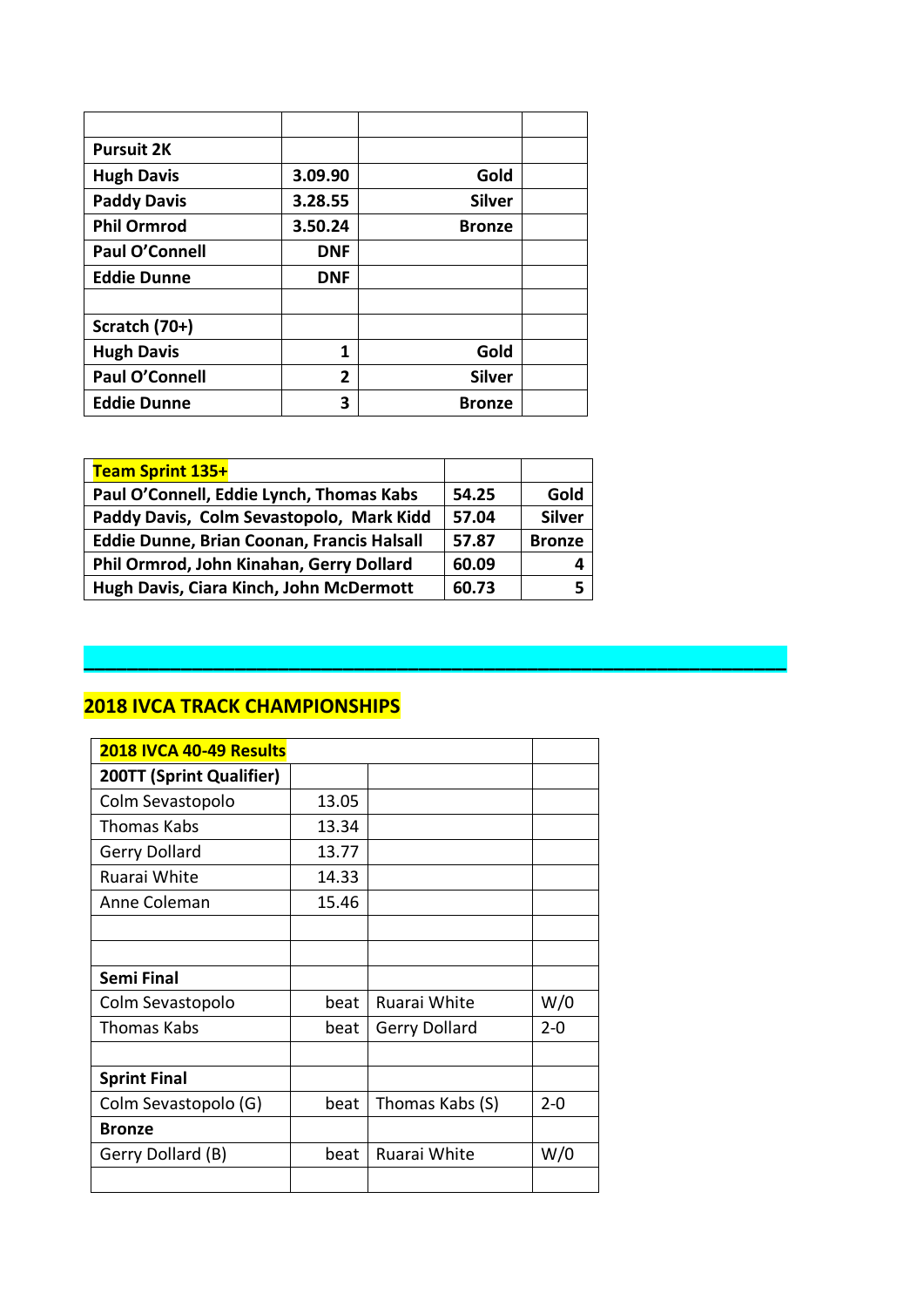| <b>750m TT</b>         |                |               |  |
|------------------------|----------------|---------------|--|
| Colm Sevastopolo       | 56.81          | Gold          |  |
| Thomas Kabs            | 56.97          | Silver        |  |
| Gerry Dollard          | 60.07          | <b>Bronze</b> |  |
| Ruarai White           | 62.46          | 4             |  |
| Anne Coleman           | 65.70          | 5             |  |
|                        |                |               |  |
| <b>Pursuit 3K</b>      |                |               |  |
| <b>Thomas Kabs</b>     | 4.00.10        | Gold          |  |
| Colm Sevastopolo       | 4.09.22        | Silver        |  |
| <b>Gerry Dollard</b>   | 4.15.63        | <b>Bronze</b> |  |
| Ruarai White           | 4.29.92        | 4             |  |
| Anne Coleman           | 4.46.93        | 5             |  |
|                        |                |               |  |
| <b>Scratch (40-49)</b> |                |               |  |
| Colm Sevastopolo       | 1              | Gold          |  |
| <b>Gerry Dollard</b>   | $\overline{2}$ | Silver        |  |
| <b>Thomas Kabs</b>     | 3              | <b>Bronze</b> |  |
| James Kinch            | <b>DNF</b>     |               |  |
| Anne Coleman           | <b>DNF</b>     |               |  |

| 2018 IVCA 50-69 Results  |       |                     |         |  |
|--------------------------|-------|---------------------|---------|--|
| 200TT (Sprint Qualifier) |       |                     |         |  |
| Eddie Lynch              | 13.27 |                     |         |  |
| <b>Terry Ferris</b>      | 14.34 |                     |         |  |
| <b>Willie Cannon</b>     | 14.38 |                     |         |  |
| Orla Hendron             | 14.41 |                     |         |  |
| Alan Galbraith           | 14.83 |                     |         |  |
| Paul Atkinson            | 14.91 |                     |         |  |
| <b>Brian Coonan</b>      | 14.99 |                     |         |  |
| Ciara Kinch              | 15.05 |                     |         |  |
|                          |       |                     |         |  |
| Semi Final               |       |                     |         |  |
| Eddie Lynch              | beat  | Orla Hendron        | $2 - 0$ |  |
| <b>Willie Cannon</b>     | beat  | <b>Terry Ferris</b> | $2 - 0$ |  |
|                          |       |                     |         |  |
| <b>Sprint Final</b>      |       |                     |         |  |
| Eddie Lynch (G)          | beat  | Willie Cannon (S)   | $2 - 0$ |  |
| <b>Bronze</b>            |       |                     |         |  |
| Terry Ferris (B)         | beat  | Orla Hendron        | $2 - 0$ |  |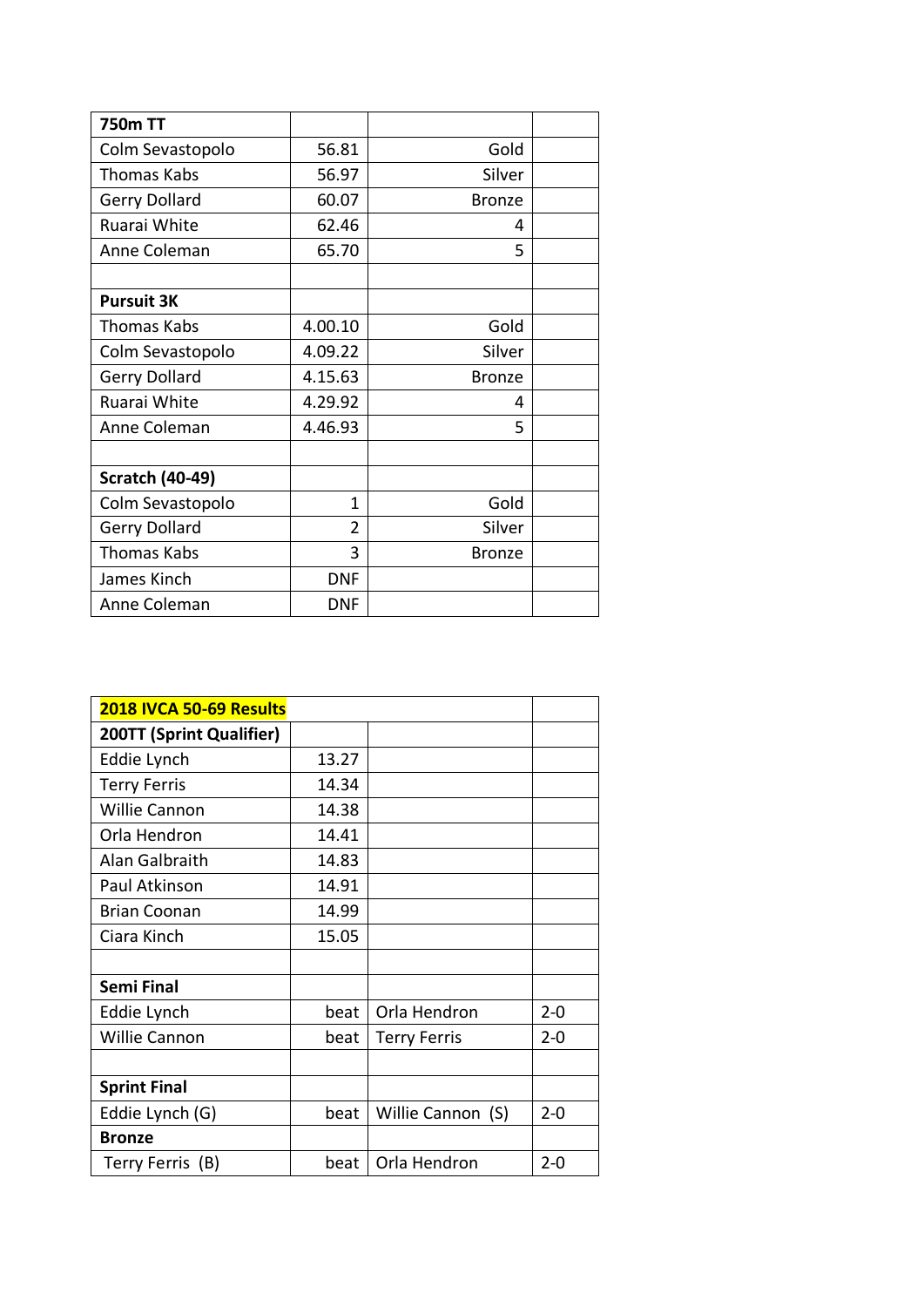| 500m TT                |                |               |  |
|------------------------|----------------|---------------|--|
| Eddie Lynch            | 39.00          | Gold          |  |
| Willie Cannon          | 43.02          | Silver        |  |
| <b>Terry Ferris</b>    | 43.52          | <b>Bronze</b> |  |
| Alan Galbraith         | 43.72          | 4             |  |
| Ciara KInch            | 44.25          | 5             |  |
| Orla Hendron           | 44.37          | 6             |  |
| <b>Brian Coonan</b>    | 44.73          | 7             |  |
| Paul Atkinson          | 48.12          | 8             |  |
|                        |                |               |  |
| <b>Pursuit 2K</b>      |                |               |  |
| Eddie Lynch            | 2.42.52        | Gold          |  |
| Ciara Kinch            | 2.53.44        | Silver        |  |
| Orla Hendron           | 2.57.28        | <b>Bronze</b> |  |
| Alan Galbraith         | 3.05.03        | 4             |  |
| <b>Terry Ferris</b>    | 3.09.77        | 5             |  |
| Willie Cannon          | 3.14.35        | 6             |  |
| <b>Brian Coonan</b>    | <b>DNF</b>     |               |  |
| Paul Atkinson          | <b>DNS</b>     |               |  |
|                        |                |               |  |
| <b>Scratch (50-69)</b> |                |               |  |
| Eddie Lynch            | $\mathbf{1}$   | Gold          |  |
| <b>Brian Coonan</b>    | $\overline{2}$ | Silver        |  |
| Orla Hendron           | 3              | <b>Bronze</b> |  |
| <b>Terry Ferris</b>    | 4              |               |  |
| Willie Cannon          | <b>DNF</b>     |               |  |

| 2018 IVCA 70+ Results    |       |              |         |
|--------------------------|-------|--------------|---------|
| 200TT (Sprint Qualifier) |       |              |         |
| Paul O'Connell           | 14.40 |              |         |
| <b>Hugh Davis</b>        | 14.87 |              |         |
| Phil Ormrod              | 15.18 |              |         |
| Peter Rice               | 16.30 |              |         |
| Paddy Davis              | 16.74 |              |         |
|                          |       |              |         |
|                          |       |              |         |
| <b>Semi Final</b>        |       |              |         |
| Paul O'Connell           | beat  | Ruarai White | $1 - 0$ |
| <b>Hugh Davis</b>        | beat  | Phil Ormrod  | $1 - 0$ |
|                          |       |              |         |
| <b>Sprint Final</b>      |       |              |         |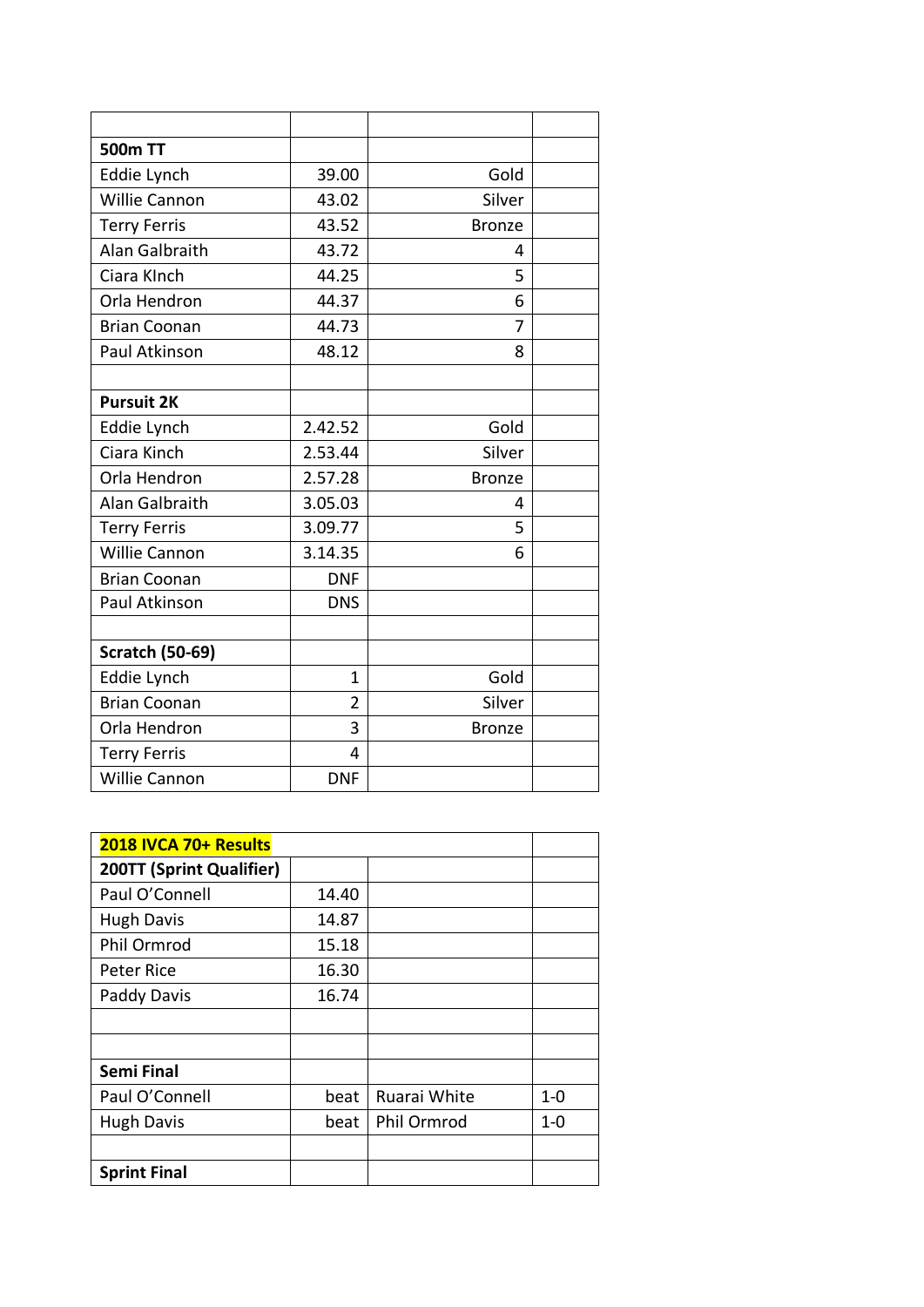| Paul O'Connell (G) | beat       | Hugh Davis (S)    | $2 - 0$ |
|--------------------|------------|-------------------|---------|
| <b>Bronze</b>      |            |                   |         |
| Phil Ormrod (B)    | beat       | <b>Peter Rice</b> | W/0     |
|                    |            |                   |         |
| 500m TT            |            |                   |         |
| Paul O'Connell     | 43.33      | Gold              |         |
| <b>Hugh Davis</b>  | 44.36      | Silver            |         |
| Phil Ormrod        | 44.64      | <b>Bronze</b>     |         |
| Paddy Davis        | 47.90      | 4                 |         |
| <b>Peter Rice</b>  | 52.36      | 5                 |         |
|                    |            |                   |         |
| <b>Pursuit 2K</b>  |            |                   |         |
| <b>Hugh Davis</b>  | 2.55.92    | Gold              |         |
| Phil Ormrod        | 3.18.41    | Silver            |         |
| Paddy Davis        | 3.20.69    | <b>Bronze</b>     |         |
| <b>Peter Rice</b>  | 3.26.48    | 4                 |         |
| Paul O'Connell     | <b>DNF</b> | 5                 |         |
|                    |            |                   |         |
| Scratch (70+)      |            |                   |         |
| Paul O'Connell     |            | Gold              |         |
| <b>Hugh Davis</b>  |            | Silver            |         |
| Phil Ormrod        |            | <b>Bronze</b>     |         |
| Paddy Davis        |            | 4                 |         |
| <b>Peter Rice</b>  |            | <b>DNF</b>        |         |

| <b>IVCA 40-49 Results</b> |        |                      |     |
|---------------------------|--------|----------------------|-----|
| <b>200TT</b>              |        |                      |     |
| Sean Curtis               | 12.800 |                      |     |
| Thomas Kabs               | 13.419 |                      |     |
| Susie Mitchell            | 13.771 |                      |     |
| <b>Cathal Miller</b>      | 14.019 |                      |     |
| Derek Gormely             | 14.419 |                      |     |
| Tony Woods                | 15.458 |                      |     |
| Enda Smyth                | 15.658 |                      |     |
| <b>Semi Final</b>         |        |                      |     |
| <b>Sean Curtis</b>        | beat   | <b>Cathal Miller</b> | 2-0 |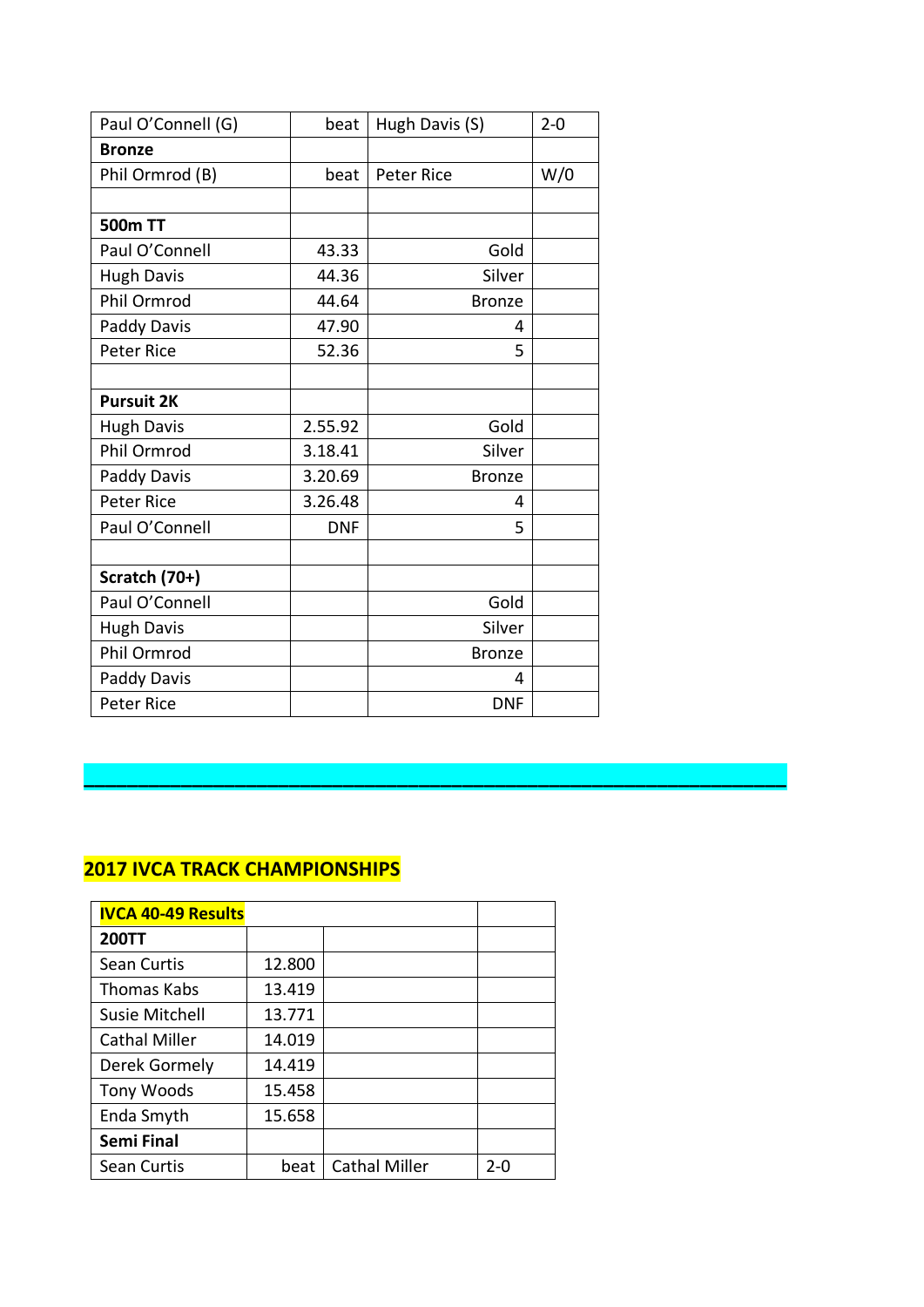| <b>Thomas Kabs</b>     | beat           | <b>Susie Mitchell</b> | $2 - 0$ |
|------------------------|----------------|-----------------------|---------|
|                        |                |                       |         |
| <b>Sprint Final</b>    |                |                       |         |
| Sean Curtis (G)        | beat           | Thomas Kabs (S)       | $2 - 0$ |
| <b>Bronze</b>          |                |                       |         |
| Cathal Miller (B)      | beat           | <b>Susie Mitchell</b> | $2 - 1$ |
|                        |                |                       |         |
| 750m TT                |                |                       |         |
| <b>Sean Curtis</b>     | 56.71          | Gold                  |         |
| <b>Thomas Kabs</b>     | 58.43          | Silver                |         |
| <b>Susie Mitchell</b>  | 58.79          | <b>Bronze</b>         |         |
| <b>Cathal Miller</b>   | 60.17          | 4                     |         |
| Derek Gormely          | 63.13          | 5                     |         |
| Enda Smyth             | 64.78          | 6                     |         |
| <b>Tony Woods</b>      | 66.64          | 7                     |         |
|                        |                |                       |         |
| <b>Pursuit 3K</b>      |                |                       |         |
| <b>Sean Curtis</b>     | 3.52.77        | Gold                  |         |
| <b>Cathal Miller</b>   | 3.56.75        | Silver                |         |
| <b>Thomas Kabs</b>     | 3.57.08        | <b>Bronze</b>         |         |
| <b>Susie Mitchell</b>  | 4.13.89        | 4                     |         |
| Tony Woods             | 4.31.13        | 5                     |         |
| Derek Gormely          | 4.32.06        | 6                     |         |
| Enda Smyth             | 4.40.41        | 7                     |         |
|                        |                |                       |         |
| <b>Scratch (40-49)</b> |                |                       |         |
| <b>Sean Curtis</b>     | $\mathbf 1$    | Gold                  |         |
| <b>Thomas Kabs</b>     | $\overline{2}$ | Silver                |         |
| <b>Cathal Miller</b>   | 3              | <b>Bronze</b>         |         |

| <b>IVCA 50-59 Results</b> |       |                     |         |
|---------------------------|-------|---------------------|---------|
|                           |       |                     |         |
| <b>200TT</b>              |       |                     |         |
| <b>Willie Cannon</b>      | 14.14 |                     |         |
| Terry Ferris (60)         | 14.48 |                     |         |
| Lloyd Scott               | 14.90 |                     |         |
| Joe Murphy                | 15.25 |                     |         |
| <b>Semi Final</b>         |       |                     |         |
| Lloyd Scott               | beat  | <b>Terry Ferris</b> | $2 - 0$ |
| <b>Willie Cannon</b>      | beat  | Joe Murphy          | $2 - 0$ |
|                           |       |                     |         |
| <b>Sprint Final</b>       |       |                     |         |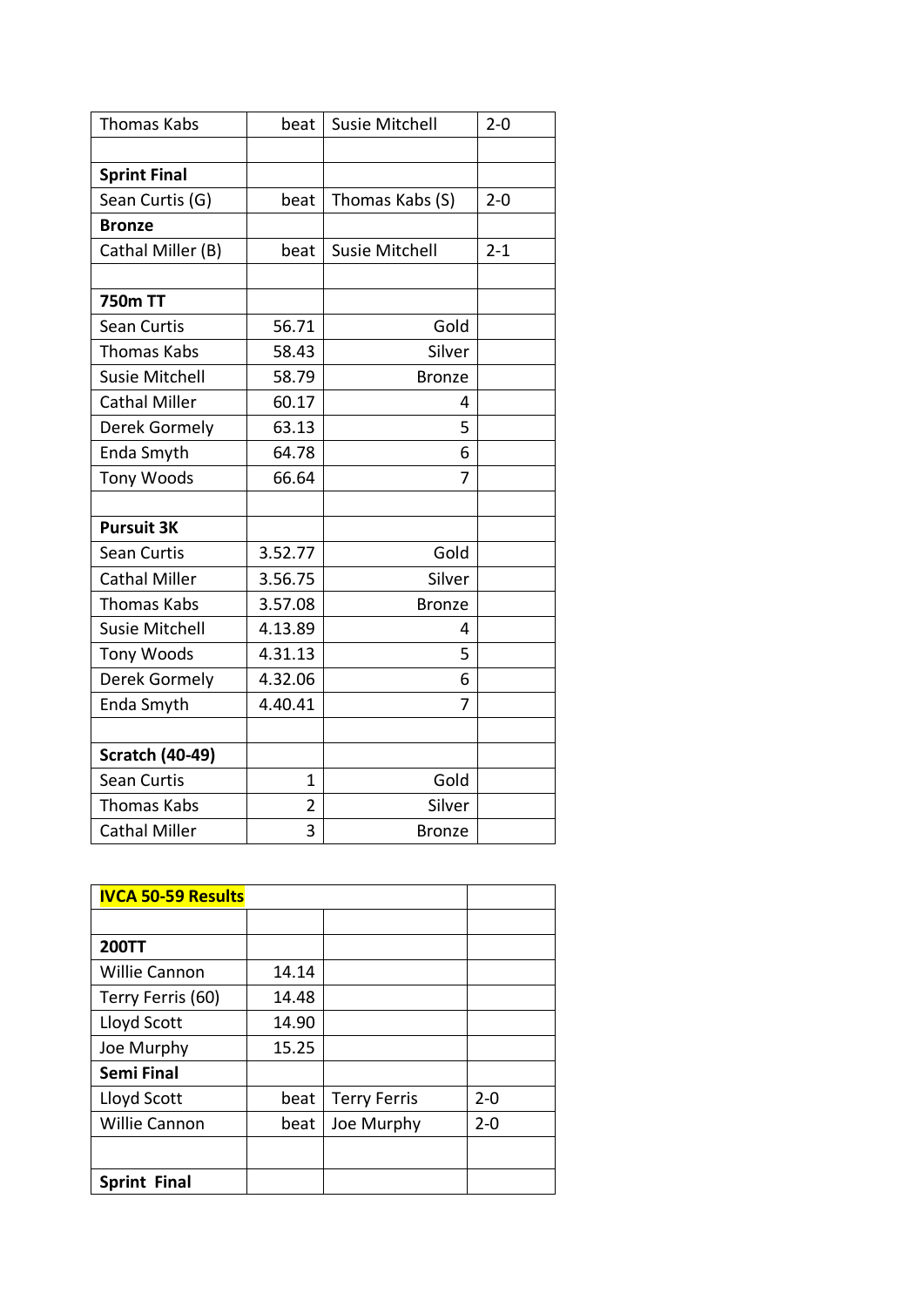| Lloyd Scott (G)        | beat           | Willie Cannon(S)    | $2 - 1$   |
|------------------------|----------------|---------------------|-----------|
| <b>Bronze</b>          |                |                     |           |
| Terry Ferris *         | beat           | $***$<br>Joe Murphy | $2 - 1$   |
| *(Gold 60-69)          |                | **(Bronze 50-59)    |           |
| <b>500TT</b>           |                |                     |           |
| <b>Willie Cannon</b>   | 42.43          | Gold                |           |
| Lloyd Scott            | 44.12          | Silver              |           |
| Joe Murphy             | 46.57          | <b>Bronze</b>       |           |
|                        |                |                     |           |
| <b>Pursuit 2K</b>      |                |                     |           |
| Lloyd Scott            | 3.03.21        | Gold                |           |
| Joe Murphy             | 3.03.71        | Silver              |           |
| <b>Willie Cannon</b>   | 3.07.20        | <b>Bronze</b>       |           |
|                        |                |                     |           |
| <b>Scratch (50-69)</b> |                |                     |           |
| <b>Terry Ferris</b>    | 1              | Gold                | $(60-69)$ |
| Willie                 | $\overline{2}$ | Gold                | $(50-59)$ |
| Joe Murphy             | 3              | Silver              | $(50-59)$ |
| Orla Hendron           | 4              | <b>Bronze</b>       | $(50-59)$ |

| <b>IVCA 60-69 Results</b> |         |      |  |
|---------------------------|---------|------|--|
| <b>500TT</b>              |         |      |  |
| <b>Terry Ferris</b>       | 43.71   | Gold |  |
| <b>Pursuit 2K (60-69)</b> |         |      |  |
| <b>Terry Ferris</b>       | 2.59.29 | Gold |  |
| <b>Sprint</b>             |         |      |  |
| <b>Terry Ferris</b>       |         | Gold |  |
| <b>Scratch</b>            |         |      |  |
| <b>Terry Ferris</b>       |         | Gold |  |

| <b>IVCA 70+ Results</b> |       |               |  |
|-------------------------|-------|---------------|--|
|                         |       |               |  |
| <b>200TT</b>            |       |               |  |
| Paul O'Connell          | 14.80 |               |  |
| Phil Ormrod             | 15.02 |               |  |
| <b>Hugh Davis</b>       | 15.27 |               |  |
|                         |       |               |  |
| <b>Sprint Final</b>     |       |               |  |
| Paul O'Connell          |       | Gold          |  |
| <b>Hugh Davis</b>       |       | Silver        |  |
| Phil Ormrod             |       | <b>Bronze</b> |  |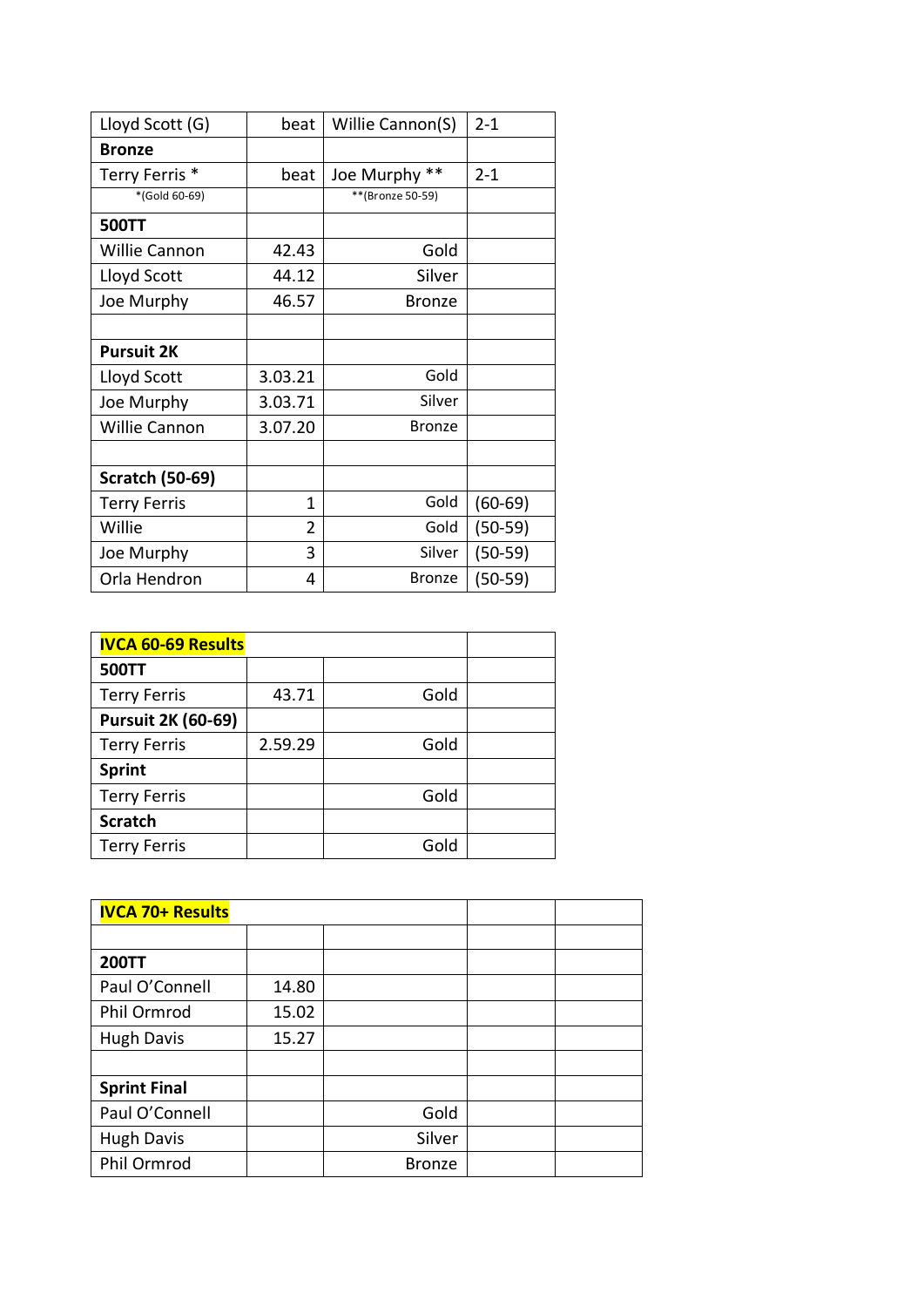| <b>500TT</b>                              |         |               |       |               |
|-------------------------------------------|---------|---------------|-------|---------------|
| Paul O'Connell                            | 43.78   | Gold          |       |               |
| <b>Hugh Davis</b>                         | 45.10   | Silver        |       |               |
| Phil Ormrod                               | 46.64   | <b>Bronze</b> |       |               |
|                                           |         |               |       |               |
| <b>Pursuit 2K (70+)</b>                   |         |               |       |               |
| <b>Hugh Davis</b>                         | 2.52.86 | Gold          |       |               |
| Phil Ormrod                               | 3.14.57 | Silver        |       |               |
| Paul O'Connell                            | 3.16.92 | <b>Bronze</b> |       |               |
|                                           |         |               |       |               |
| Scratch (70+)                             |         |               |       |               |
| <b>Hugh Davis</b>                         |         | Gold          |       |               |
| Paul O'Connell                            |         | Silver        |       |               |
| Phil Ormrod                               |         | <b>Bronze</b> |       |               |
|                                           |         |               |       |               |
| Team Sprint 135+                          |         |               |       |               |
| Sean Curtis, Terry Ferris, Orla Hendron   |         |               | 55.40 | Gold          |
| Thomas Kabs, Susie Mitchell, Joe Murphy   |         |               | 55.93 | Silver        |
| Cathal Miller, Enda Smyth, Tony Woods     |         |               | 56.61 | <b>Bronze</b> |
| Willie Cannon, Hugh Davis, Paul O'Connell |         |               | 57.45 |               |
| Lloyd Scott, Derek Gormely, Phil Ormrod   |         |               | 57.74 |               |
|                                           |         |               |       |               |

**\_\_\_\_\_\_\_\_\_\_\_\_\_\_\_\_\_\_\_\_\_\_\_\_\_\_\_\_\_\_\_\_\_\_\_\_\_\_\_\_\_\_\_\_\_\_\_\_\_\_\_\_\_\_\_\_\_\_\_\_\_\_\_\_\_**

| <b>IVCA 40-49 Results</b> |       |                       |         |
|---------------------------|-------|-----------------------|---------|
|                           |       |                       |         |
| <b>200TT</b>              |       |                       |         |
| <b>Cathal Miller</b>      | 13.34 |                       |         |
| John Kinahan              | 13.64 |                       |         |
| Susie Mitchell            | 14.17 |                       |         |
| Declan Crean              | 14.31 |                       |         |
| <b>Elaine Clarke</b>      | 17.19 |                       |         |
|                           |       |                       |         |
| <b>Semi Final</b>         |       |                       |         |
| <b>Cathal Miller</b>      | beat  | Declan Crean          | $2 - 0$ |
| John Kinahan              | beat  | <b>Susie Mitchell</b> | $2 - 0$ |
|                           |       |                       |         |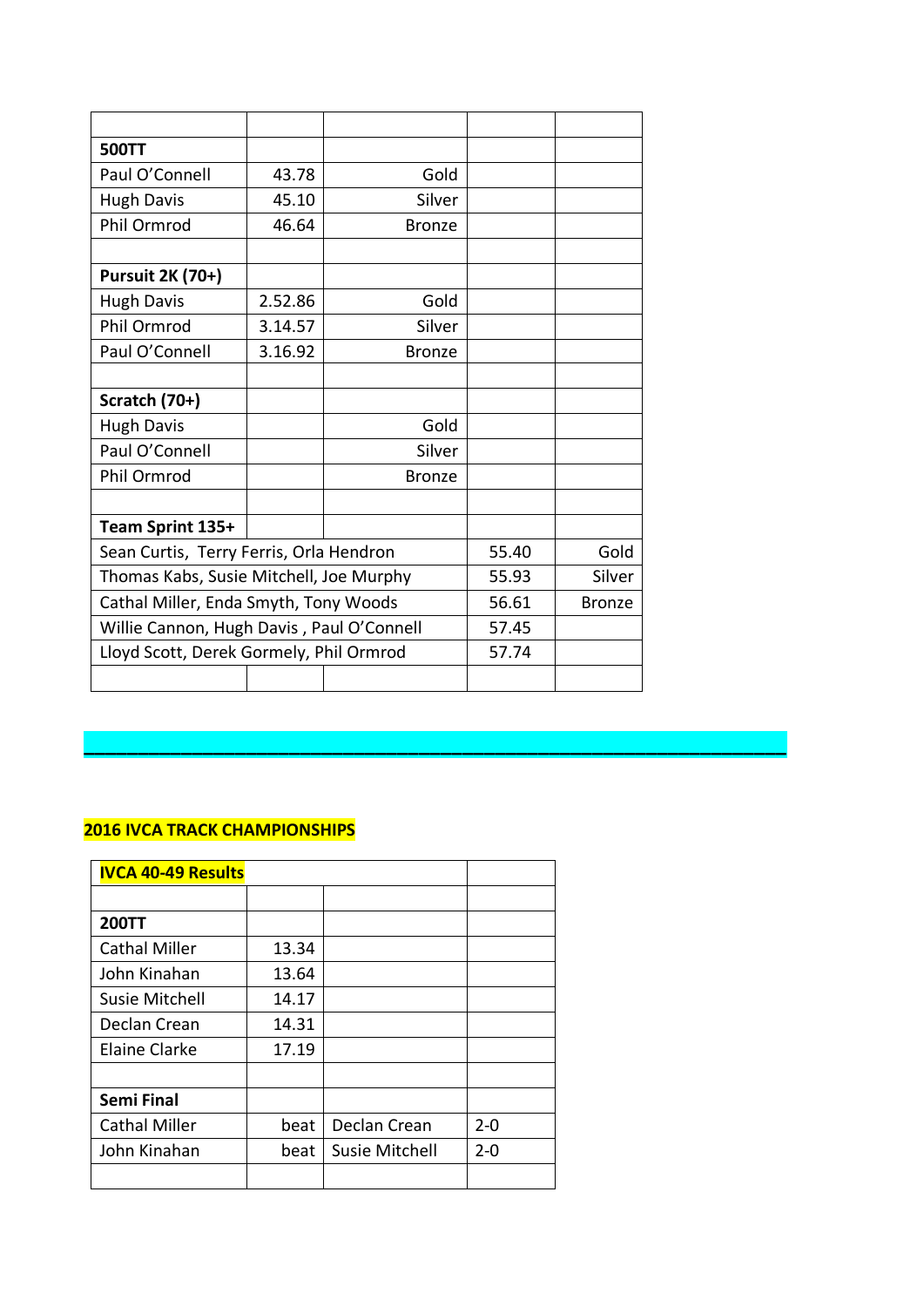| <b>Sprint Final</b>    |         |                       |         |
|------------------------|---------|-----------------------|---------|
| <b>Cathal Miller</b>   | beat    | John Kinahan          | $2 - 0$ |
| <b>Bronze</b>          |         |                       |         |
| Declan Crean           | beat    | <b>Susie Mitchell</b> | $2 - 0$ |
|                        |         |                       |         |
| <b>750m TT</b>         |         |                       |         |
| <b>Cathal Miller</b>   | 0.56.97 | Gold                  |         |
| <b>Susie Mitchell</b>  | 1.00.79 | Silver                |         |
| John Kinahan           | 1.01.46 | <b>Bronze</b>         |         |
| <b>Fergus Craddock</b> | 1.03.25 | 4                     |         |
| Colin Bell             | 1.03.76 | 5                     |         |
| Declan Crean           | 1.04.13 | 6                     |         |
| Ciara Kinch            | 1.04.50 | 7                     |         |
| <b>Elaine Clarke</b>   | 1.14.74 | 8                     |         |
|                        |         |                       |         |
| <b>Pursuit 3K</b>      |         |                       |         |
| <b>Cathal Miller</b>   | 3.50.65 | Gold                  |         |
| <b>Susie Mitchell</b>  | 4.23.99 | Silver                |         |
| Ciara Kinch            | 4.25.54 | <b>Bronze</b>         |         |
| John Kinahan           | 4.32.58 | 4                     |         |
| Colin Bell             | 4.35.12 | 5                     |         |
| Fergus Craddock        | 4.38.00 | 6                     |         |
| Declan Crean           | 4.42.58 | 7                     |         |
| <b>Elaine Clarke</b>   | 5.13.14 | 8                     |         |

| <b>IVCA 50-59 Results</b> |       |  |  |
|---------------------------|-------|--|--|
|                           |       |  |  |
| <b>200TT</b>              |       |  |  |
| <b>Stephen McNally</b>    | 12.45 |  |  |
| Eddie Lynch               | 13.16 |  |  |
| <b>Mark Burns</b>         | 13.81 |  |  |
| Orla Hendron              | 14.01 |  |  |
| Don Samway                | 14.20 |  |  |
| Hugh Byrne                | 14.32 |  |  |
| <b>Terry Ferris</b>       | 14.48 |  |  |
| Terry Ryan                | 14.67 |  |  |
| Paul Atkinson             | 14.69 |  |  |
|                           |       |  |  |
| <b>Semi Final</b>         |       |  |  |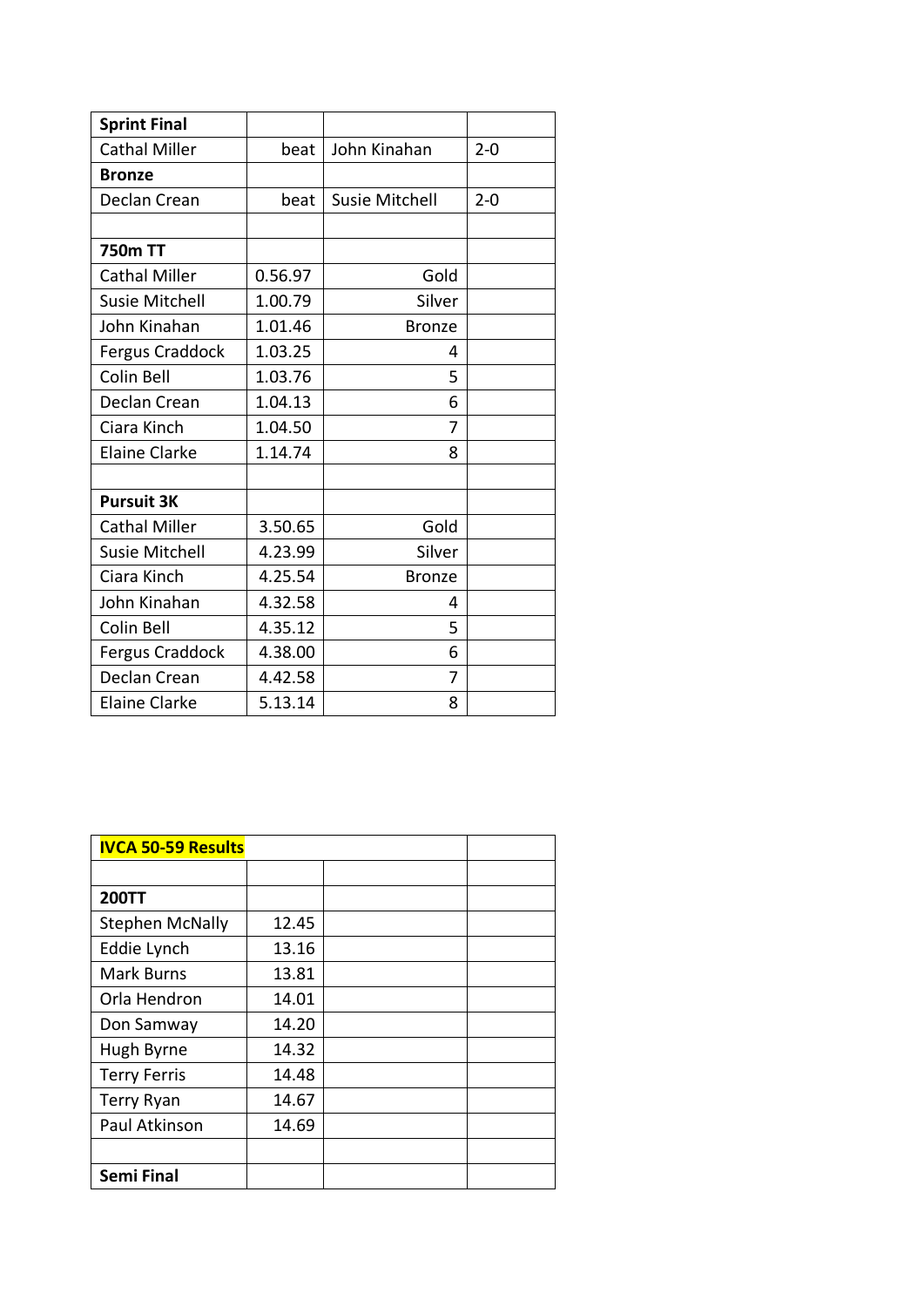| <b>Stephen McNally</b> | beat    | Orla Hendron      | $2 - 0$ |
|------------------------|---------|-------------------|---------|
| <b>Eddie Lynch</b>     | beat    | <b>Mark Burns</b> | $2 - 0$ |
|                        |         |                   |         |
| <b>Sprint Final</b>    |         |                   |         |
| <b>Stephen McNally</b> | beat    | Eddie Lynch       | $2 - 0$ |
| <b>Bronze</b>          |         |                   |         |
| <b>Mark Burns</b>      | beat    | <b>Mark Burns</b> | $2 - 1$ |
|                        |         |                   |         |
| <b>500TT</b>           |         |                   |         |
| <b>Stephen McNally</b> | 37.55   | Gold              |         |
| Eddie Lynch            | 39.42   | Silver            |         |
| Don Samway             | 41.67   | <b>Bronze</b>     |         |
| Orla Hendron           | 42.51   | 4                 |         |
| <b>Terry Ferris</b>    | 42.65   | 5                 |         |
| <b>Mark Burns</b>      | 42.79   | 6                 |         |
| <b>Terry Ryan</b>      | 43.89   | 7                 |         |
| Hugh Byrne             | 44.15   | 8                 |         |
| Paul Atkinson          | 44.91   | 9                 |         |
|                        |         |                   |         |
| <b>Pursuit 2K</b>      |         |                   |         |
| <b>Stephen McNally</b> | 2.29.66 | Gold              |         |
| Eddie Lynch            | 2.45.21 | Silver            |         |
| Orla Hendron           | 2.49.59 | <b>Bronze</b>     |         |
| <b>Mark Burns</b>      | 2.49.81 | 4                 |         |
| Paul Atkinson          | 2.54.69 | 5                 |         |
| Hugh Byrne             | 3.02.24 | 6                 |         |
| <b>Terry Ferris</b>    | 3.02.55 | 7                 |         |
| Don Samway             | 3.04.52 | 8                 |         |
| <b>Terry Ryan</b>      | 3.10.29 | 9                 |         |
|                        |         |                   |         |

| <b>IVCA 60+ Results</b> |       |             |     |
|-------------------------|-------|-------------|-----|
|                         |       |             |     |
| <b>200TT</b>            |       |             |     |
| Paul O'Connell          | 14.22 |             |     |
| Phil Ormrod             | 14.41 |             |     |
| <b>Eddie Dunne</b>      | 14.81 |             |     |
| Paddy Davis             | 15.87 |             |     |
| Peter Rice              | 16.87 |             |     |
|                         |       |             |     |
| <b>Semi Final</b>       |       |             |     |
| Paul OConnell           | beat  | Paddy Davis | 2-0 |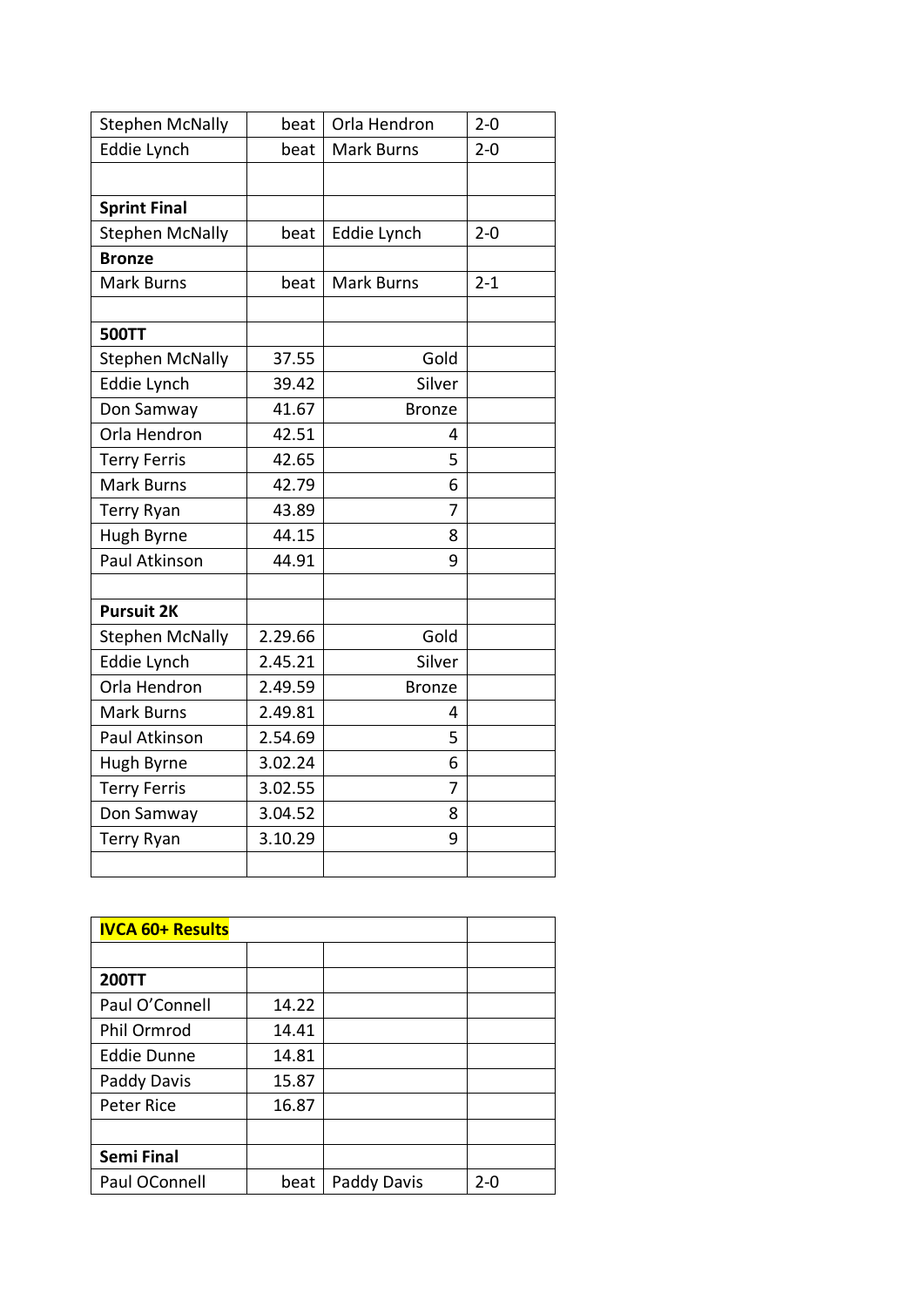| <b>Eddie Dunne</b>      | beat    | Phil Ormrod        | $2 - 0$ |
|-------------------------|---------|--------------------|---------|
|                         |         |                    |         |
| <b>Sprint Final</b>     |         |                    |         |
| Paul OConnell           | beat    | <b>Eddie Dunne</b> | $2 - 0$ |
|                         |         |                    |         |
| <b>Bronze</b>           | Final   |                    |         |
| Phil Ormrod             | beat    | Paddy DAvis        | $2 - 0$ |
|                         |         |                    |         |
| <b>500TT</b>            |         |                    |         |
| Paul O'Connell          | 43.31   | Gold               |         |
| Phil Ormrod             | 43.49   | Silver             |         |
| <b>Eddie Dunne</b>      | 44.08   | <b>Bronze</b>      |         |
| Paddy Davis             | 46.94   | 4                  |         |
| <b>Peter Rice</b>       | 50.04   | 5                  |         |
|                         |         |                    |         |
| <b>Pursuit 2K</b>       |         |                    |         |
| Phil Ormrod             | 3.12.07 | Gold               |         |
| <b>Eddie Dunne</b>      | 3.14.71 | Silver             |         |
| Paddy Davis             | 3.16.23 | <b>Bronze</b>      |         |
| Paul O'Connell          | 3.26.35 | 4                  |         |
| Peter Rice              | 3.40.90 | 5                  |         |
|                         |         |                    |         |
| <b>Scratch Race All</b> |         |                    |         |
| <b>Stephen McNally</b>  |         | Gold               |         |
| <b>Cathal Miller</b>    |         | Silver             |         |
| Orla Hendron            |         | <b>Bronze</b>      |         |
|                         |         |                    |         |
|                         |         |                    |         |

#### **2015 IVCA TRACK CHAMPIONSHIPS**

| 2015 IVCA 40-49 Results |       |                  |         |
|-------------------------|-------|------------------|---------|
|                         |       |                  |         |
| <b>200TT</b>            |       |                  |         |
| <b>Ed OBrien</b>        | 16.24 |                  |         |
| Susie Mitchell          | 13.81 |                  |         |
|                         |       |                  |         |
| <b>Sprint Final</b>     |       |                  |         |
| <b>Susie Mitchell</b>   | beat  | <b>Ed OBrien</b> | $2 - 0$ |
|                         |       |                  |         |

**\_\_\_\_\_\_\_\_\_\_\_\_\_\_\_\_\_\_\_\_\_\_\_\_\_\_\_\_\_\_\_\_\_\_\_\_\_\_\_\_\_\_\_\_\_\_\_\_\_\_\_\_\_\_\_\_\_\_\_\_\_\_\_\_\_**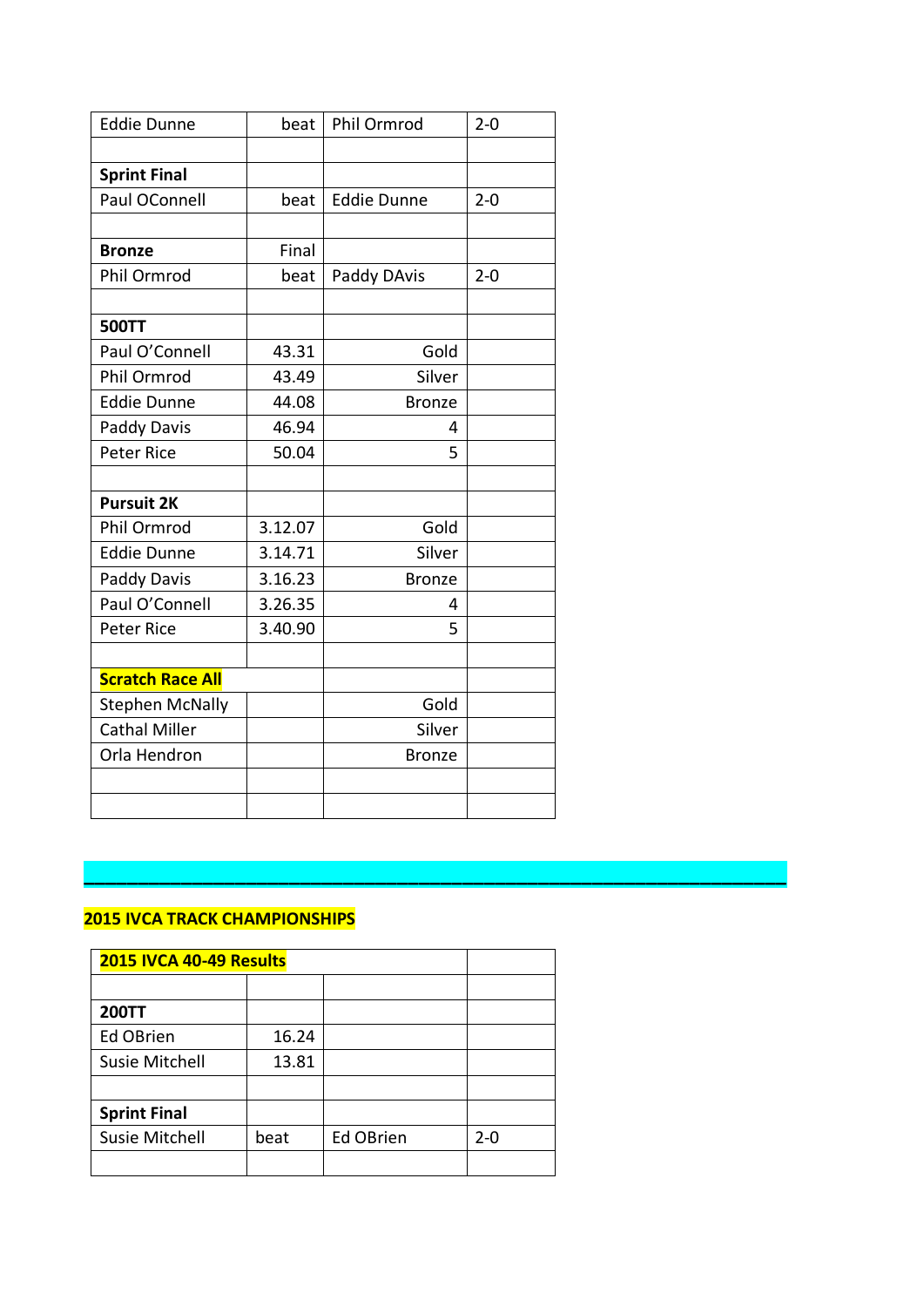| <b>500TT</b>                             |         |                 |  |
|------------------------------------------|---------|-----------------|--|
| Susie Mitchell                           | 39.16   | 1st             |  |
| <b>Ed OBrien</b>                         | 46.23   | 2nd             |  |
|                                          |         |                 |  |
| <b>Pursuit 2K</b>                        |         |                 |  |
| <b>Susie Mitchell</b>                    | 2.46.61 | 1st             |  |
| <b>Ed OBrien</b>                         | 2.52.30 | 2 <sub>nd</sub> |  |
|                                          |         |                 |  |
| Scratch Race 15 Laps (with 50-59 riders) |         |                 |  |
| <b>Susie Mitchell</b>                    |         | 1st             |  |
| <b>Ed OBrien</b>                         |         | 2nd             |  |

| 2015 IVCA 50-59 Results |       |                   |         |
|-------------------------|-------|-------------------|---------|
|                         |       |                   |         |
| <b>200TT</b>            |       |                   |         |
| <b>Mark Burns</b>       | 14.05 |                   |         |
| Lloyd Scott             | 14.28 |                   |         |
| Eddie Lynch             | 14.32 |                   |         |
| Paul Fahy               | 14.61 |                   |         |
| <b>Terry Ferris</b>     | 14.67 |                   |         |
| Hugh Byrne              | 14.78 |                   |         |
| Paul Atkinson           | 15.07 |                   |         |
|                         |       |                   |         |
| <b>Semi Final</b>       |       |                   |         |
| <b>Mark Burns</b>       | beat  | Paul Fahy         |         |
| Eddie Lynch             | beat  | Lloyd Scott       |         |
|                         |       |                   |         |
| <b>Sprint Final</b>     |       |                   |         |
| Eddie Lynch             | beat  | <b>Mark Burns</b> | $2 - 0$ |
| <b>Bronze</b>           |       |                   |         |
| Lloyd Scott             | beat  | Paul Fahy         | $2 - 0$ |
|                         |       |                   |         |
| <b>500TT</b>            |       |                   |         |
| Eddie Lynch             | 40.67 | Gold              |         |
| <b>Terry Ferris</b>     | 41.63 | Silver            |         |
| Hugh Byrne              | 41.79 | <b>Bronze</b>     |         |
| <b>Mark Burns</b>       | 43.80 | 4                 |         |
| Paul Fahy               | 44.35 | 5                 |         |
| Lloyd Scott             | 44.43 | 6                 |         |
| Paul Atkinson           | 44.73 | 7                 |         |
| John Moran              | 58.24 | 8                 |         |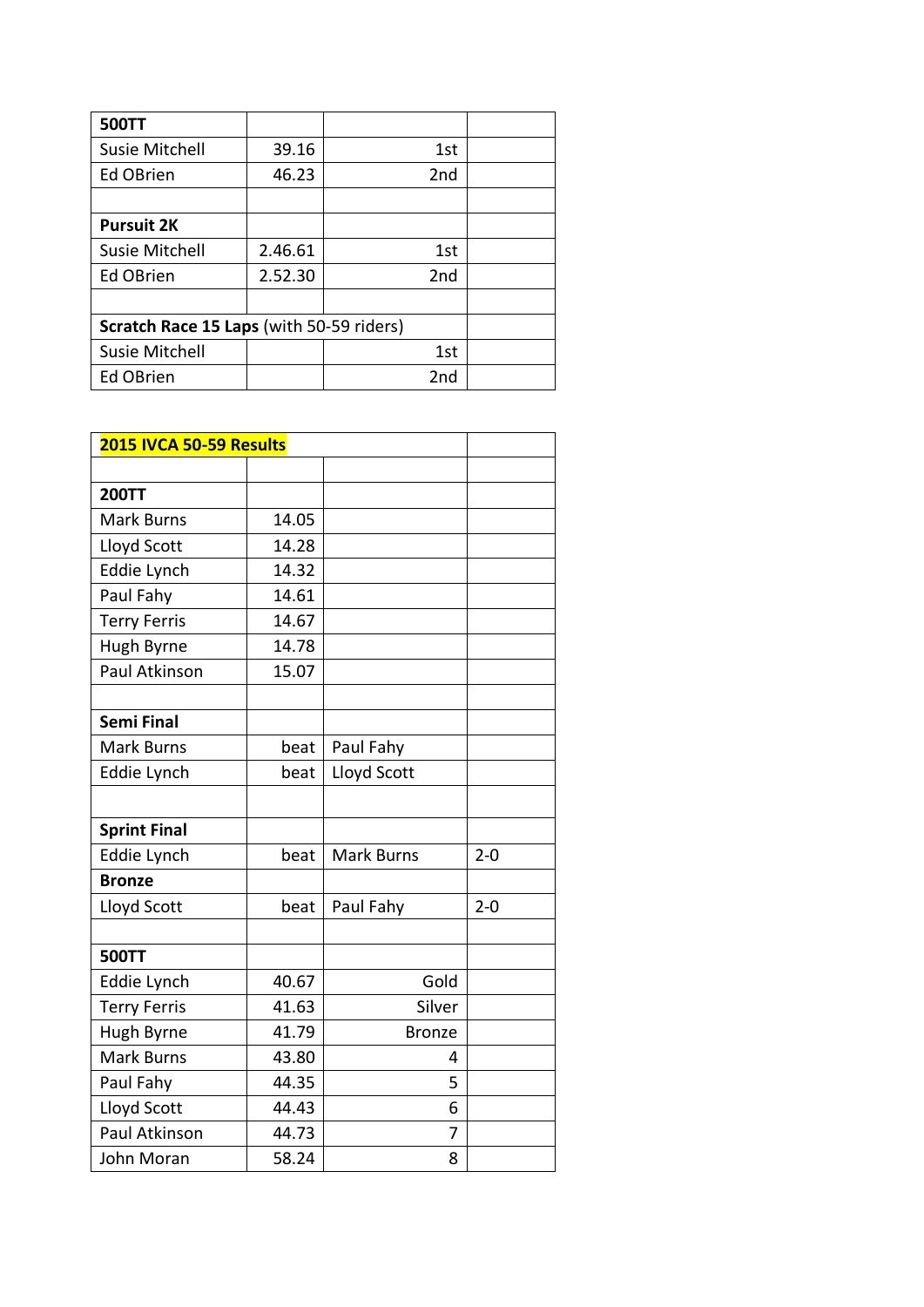| <b>Pursuit 2K</b>           |         |               |  |
|-----------------------------|---------|---------------|--|
| Paul Atkinson               | 2.54.34 | Gold          |  |
| Eddie Lynch                 | 259.36  | Silver        |  |
| Hugh Byrne                  | 3.00.94 | <b>Bronze</b> |  |
| <b>Terry Ferris</b>         | 3.01.37 | 4             |  |
| Paul Fahy                   | 3.02.98 | 5             |  |
| Lloyd Scott                 | 3.05.49 | 6             |  |
| <b>Mark Burns</b>           | 3.11.83 | 7             |  |
|                             |         |               |  |
| <b>Scratch Race 15 Laps</b> |         |               |  |
| Eddie Lynch                 |         | Gold          |  |
| Paul Atkinson               |         | Silver        |  |
| Lloyd Scott                 |         | <b>Bronze</b> |  |
| <b>Terry Ferris</b>         |         | 4             |  |
| Paul Fahy                   |         | 5             |  |
| <b>Mark Burns</b>           |         | 6             |  |
| Hugh Byrne                  |         | 7             |  |

| 2015 IVCA 60+ Results |       |                   |         |
|-----------------------|-------|-------------------|---------|
| <b>200TT</b>          |       |                   |         |
| Paul OConnell         | 14.92 |                   |         |
| <b>Eddie Dunne</b>    | 15.14 |                   |         |
| <b>Hugh Davis</b>     | 15.16 |                   |         |
| Phil Ormrod           | 15.39 |                   |         |
| Paddy Davis           | 16.77 |                   |         |
| <b>Eddie Sculley</b>  | 17.16 |                   |         |
| <b>Semi Final</b>     |       |                   |         |
| Paul OConnell         | beat  | Phil Ormrod       |         |
| <b>Eddie Dunne</b>    | beat  | <b>Hugh Davis</b> |         |
| <b>Sprint Final</b>   |       |                   |         |
| <b>Eddie Dunne</b>    | beat  | Paul OConnell     | $2 - 1$ |
| <b>Bronze</b>         | Final |                   |         |
| <b>Hugh Davis</b>     | beat  | Phil Ormrod       | $2 - 1$ |
|                       |       |                   |         |
| <b>500TT</b>          |       |                   |         |
| <b>Eddie Dunne</b>    | 43.26 | Gold              |         |
| Paul OConnell         | 43.88 | Silver            |         |
| <b>Hugh Davis</b>     | 45.53 | <b>Bronze</b>     |         |
| Phil Ormrod           | 46.12 | 4                 |         |
| Paddy Davis           | 46.23 | 5                 |         |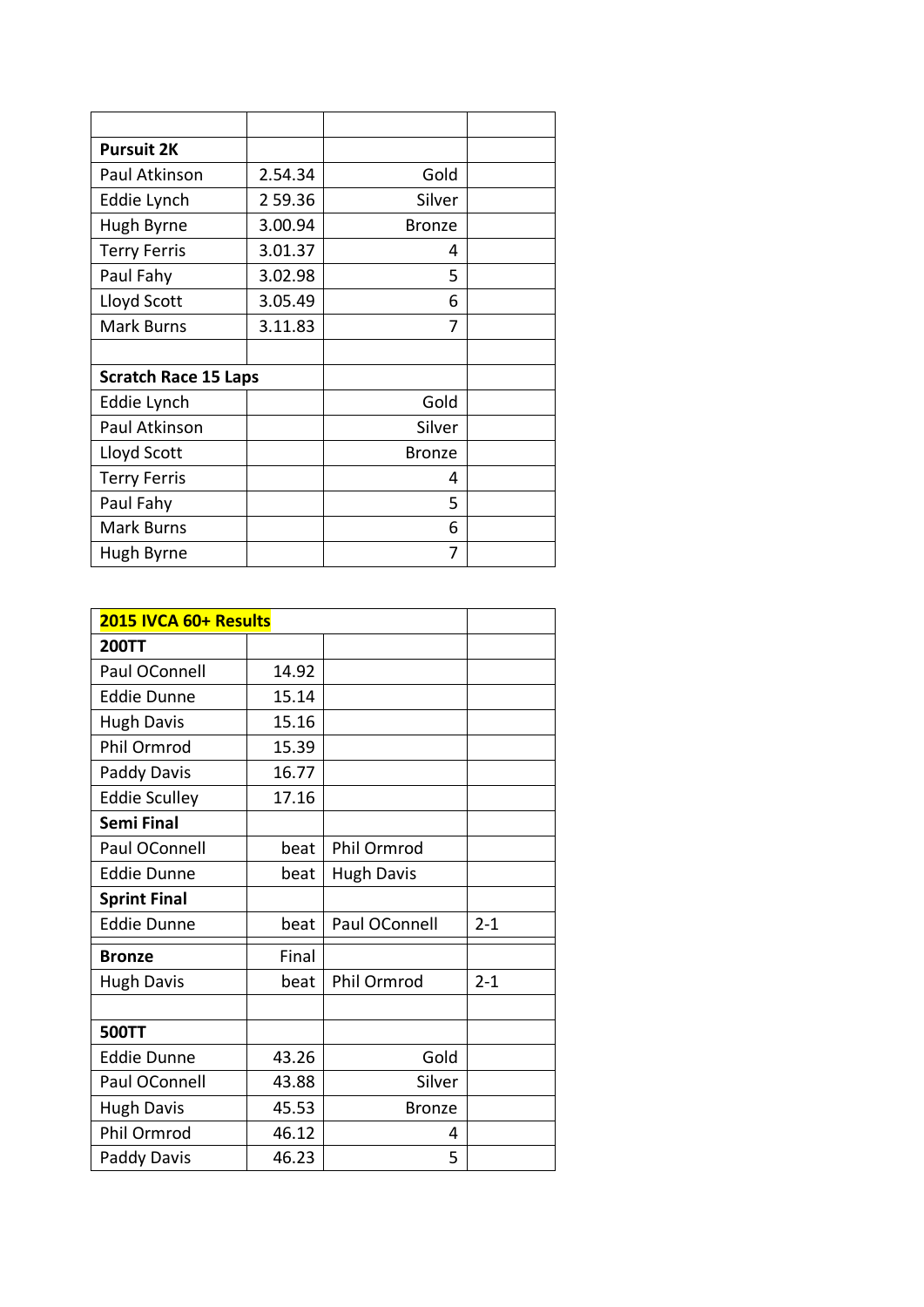| <b>Eddie Sculley</b>        | 50.90   | 6             |  |
|-----------------------------|---------|---------------|--|
|                             |         |               |  |
| <b>Pursuit 2K</b>           |         |               |  |
| <b>Hugh Davis</b>           | 2.56.09 | Gold          |  |
| Phil Ormrod                 | 3.14.92 | Silver        |  |
| Paddy Davis                 | 3.15.30 | <b>Bronze</b> |  |
| Paul OConnell               | 3.15.62 | 4             |  |
| <b>Eddie Sculley</b>        | 3.47.77 | 5             |  |
|                             |         |               |  |
| <b>Scratch Race 10 Laps</b> |         |               |  |
| <b>Hugh Davis</b>           |         | Gold          |  |
| <b>Eddie Dunne</b>          |         | Silver        |  |
| Paul OConnell               |         | <b>Bronze</b> |  |
| Paddy Davis                 |         | 4             |  |
| Phil Ormrod                 |         | 5             |  |
| <b>Eddie Sculley</b>        |         | 6             |  |
|                             |         |               |  |

| 2015 Team Sprint 135+                   |               |         |
|-----------------------------------------|---------------|---------|
|                                         |               |         |
| Hugh Byrne, Eddie Lynch, Susie Mitchell | Gold          | 54.37   |
| Ed Obrien, Lloyd Scott, Paul Fahey      | Silver        | 58.36   |
| Paddy Davis, Paul OConnell, Hugh Davis  | <b>Bronze</b> | 58.77   |
| Hugh Byrne, Paul Atkinson, Mark Burns   | 4th           | 1.00.05 |
| EddieSculley, Phil Ormrod, Eddie Dunne  | 5th           | 1.01.28 |

**\_\_\_\_\_\_\_\_\_\_\_\_\_\_\_\_\_\_\_\_\_\_\_\_\_\_\_\_\_\_\_\_\_\_\_\_\_\_\_\_\_\_\_\_\_\_\_\_\_\_\_\_\_\_\_\_\_\_\_\_\_\_\_\_\_**

# **2012 Irish Masters Track Championship**

## **2012 3km Pursuit 40-49**

- 1. Brendan Whelan (Cycling Pursuits) 3.51.26
- 2. Sean Curtis (Sundrive Track Club) 3.58.16
- 3. Aidan Reade (Black Rose) 4.08.32

# **2012 2km Pursuit 50 +**

- 1. Paul Atkinson (Swords) 2.41.37
- 2. Eddie Lynch (Orwell) 2.48.07
- 3. Hugh Davis (Orwell) 2.48.83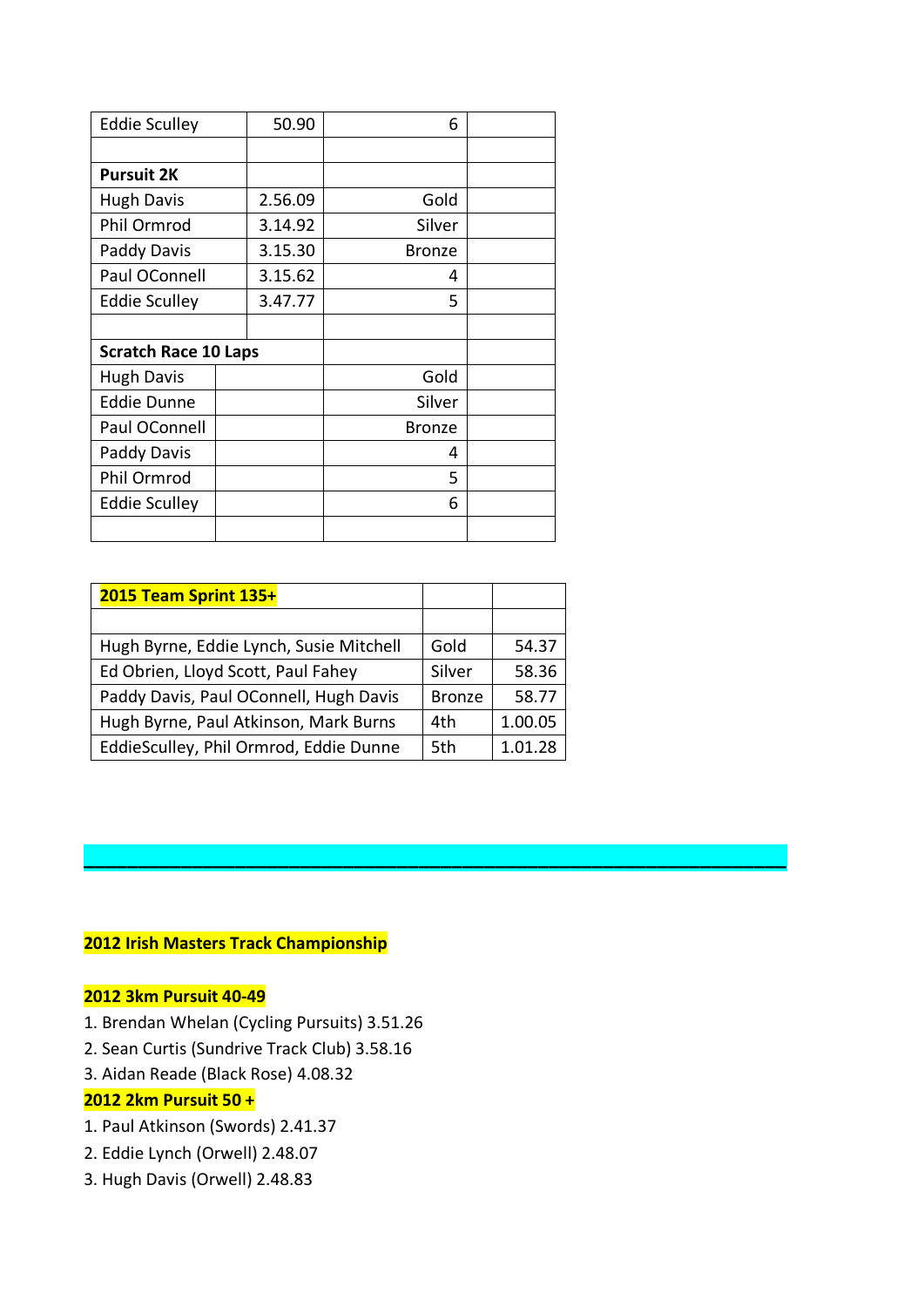#### **2012 500m TT 40-49**

- 1. Brendan Whelan (Cycling Pursuits) 37.57
- 2. Sean Curtis (Sundrive Track Club) 39.75
- 3. Fergus Whelan (Cycling Pursuit) 40.83

# **2012 500m TT 50 +**

- 1. Eddie Lynch (Orwell) 39.84
- 2. Hugh Byrne (Sundrive Track Club) 42.53
- 3. Orla Hendron (Orwell) 42.63

## **2012 Scratch 40-49**

- 1. Brendan Whelan (Cycling Pursuits)
- 2.Fergus Whelan (Cycling Pursuit)
- 2. Sean Curtis (Sundrive Track Club)

# **2012 Scratch 50 +**

- 1. Eddie Lynch (Orwell)
- 2. Orla Hendron (Orwell)
- 3. Hugh Davis (Usher)

## **2012 Sprint 40-49**

- 1. Brendan Whelan (Cycling Pursuits)
- 2. Sean Curtis (Sundrive Track Club)
- 3. Aidan Reade (Black Rose)

# **2012 Sprint 50 +**

- 1. Eddie Lynch (Orwell)
- 2. Hugh Byrne (Sundrive Track Team)
- 3. Hugh Davis (Usher)

#### **2012 Team Sprint (135+)**

- 1. Eddie Lynch, Fergus Whelan, Brendan Whelan
- 2. John Coates, Hugh Byrne, Sean Curtis
- 3. Orla Hendron, Paul Atkinson, Aidan Reade

# **2011 IVCA Track Championships**

# **2011 500m Standing Start (60 +)**

- 1. Hugh Davis (Usher) 43.06 Gold
- 2. Noel Tonge (Sundrive) 43.60 Silver
- 3. Phil Ormrod (IVCA) 44.69 Bronze
- 4. Paddy Fitzimons (DWCC) 44.77
- 5. Paddy Davis (Usher) 45.44
- 6. Eddie Scully (Tullamore) 46.72
- 7. John Egan 46.87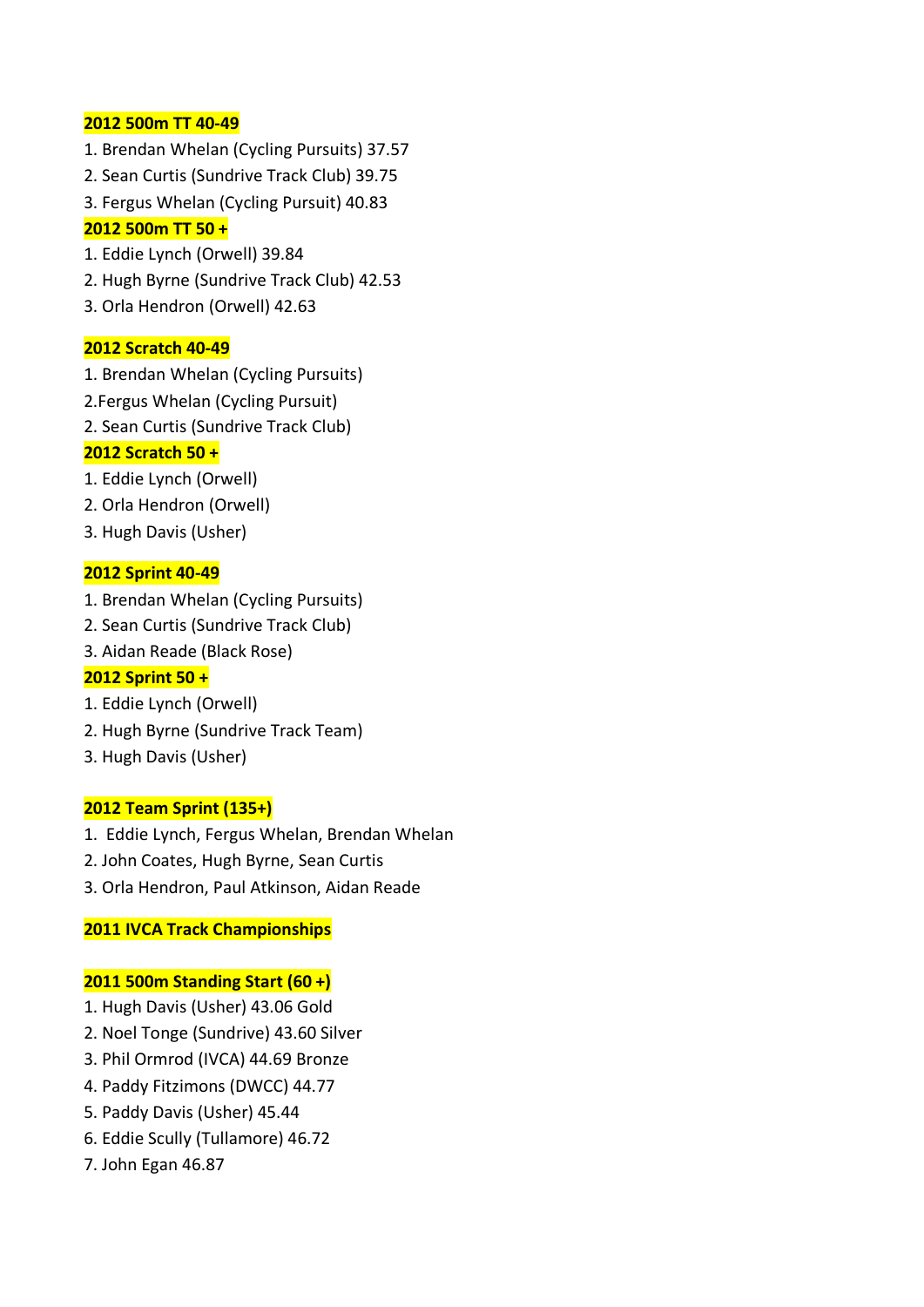8. Patsy McKenna (Emyvale) 48.39 9. Dermot McGrath (Bray) 50.44 **2011 500m Standing Start (50 – 59)** 1.Tom Daly (Kanturk) 41.46 Gold 2. Hugh Byrne (Sundrive) 42.91 Silver 3. Eamonn Hartley (Comeragh) 43.43 Bronze 4. Orla Tansey (Orwell) 43.96 5. John Coates (Sundrive) 46.01 6. Paul Atkinson (Swords) 46.17 **2011 500m Standing Start (40 – 49)** 1. Brendan Whelan (Lucan) 37.19 Gold \* = Stephen McNally (Orwell) 37.19 Gold \* 3. Sean Curtis (Sundrive) 39.67 Bronze 4. Linus Devlin (Bray) 41.00 5. Aidan Reade (Black Rose) 41.02 6. Jane Martin (Bray) 43.56 7. Brian Coonan (Naas) 44.22 8. Liam Flannagan (Cycling P) 44.46

\* New Vets Outdoor Record

# **2011 2 km Pursuit (60 +)**

- 1. Hugh Davis (Usher) 2m 45.84 Gold
- 2. Noel Tonge (Sundrive) 2m 56.75 Silver
- 3. Paddy Fitzimons (DWCC) 3m 03.15 Bronze
- 4. Paddy Davis (Usher) 3m 05.26
- 5. Phil Ormrod (IVCA) 3m 19.23
- 6. Patsy McKenna (Emyvale) 3m 28.30
- 7. John Egan 3m 29.26
- 8. Eddie Scully (Tullamore) 3m 30.84
- 9. Dermot McGrath (Bray) 3m 25.79

#### **2011 2km Pursuit (50 – 59)**

- 1. Paul Atkinson (Swords) 2m.49.43 Gold
- 2. Eamonn Hartley (Comeragh) 2m 53.30 Silver
- 3. Orla Tansey (Orwell) 2m 54.03 Bronze
- 4. Hugh Byrne (Sundrive) 2m 59.78
- 5.Tom Daly (Kanturk) 3m 03.50
- 6. John Coates (Sundrive) 3m 14.78

# **2011 3km Pursuit (40 – 49)**

1. Stephen McNally (Orwell) 3m 45.69 Gold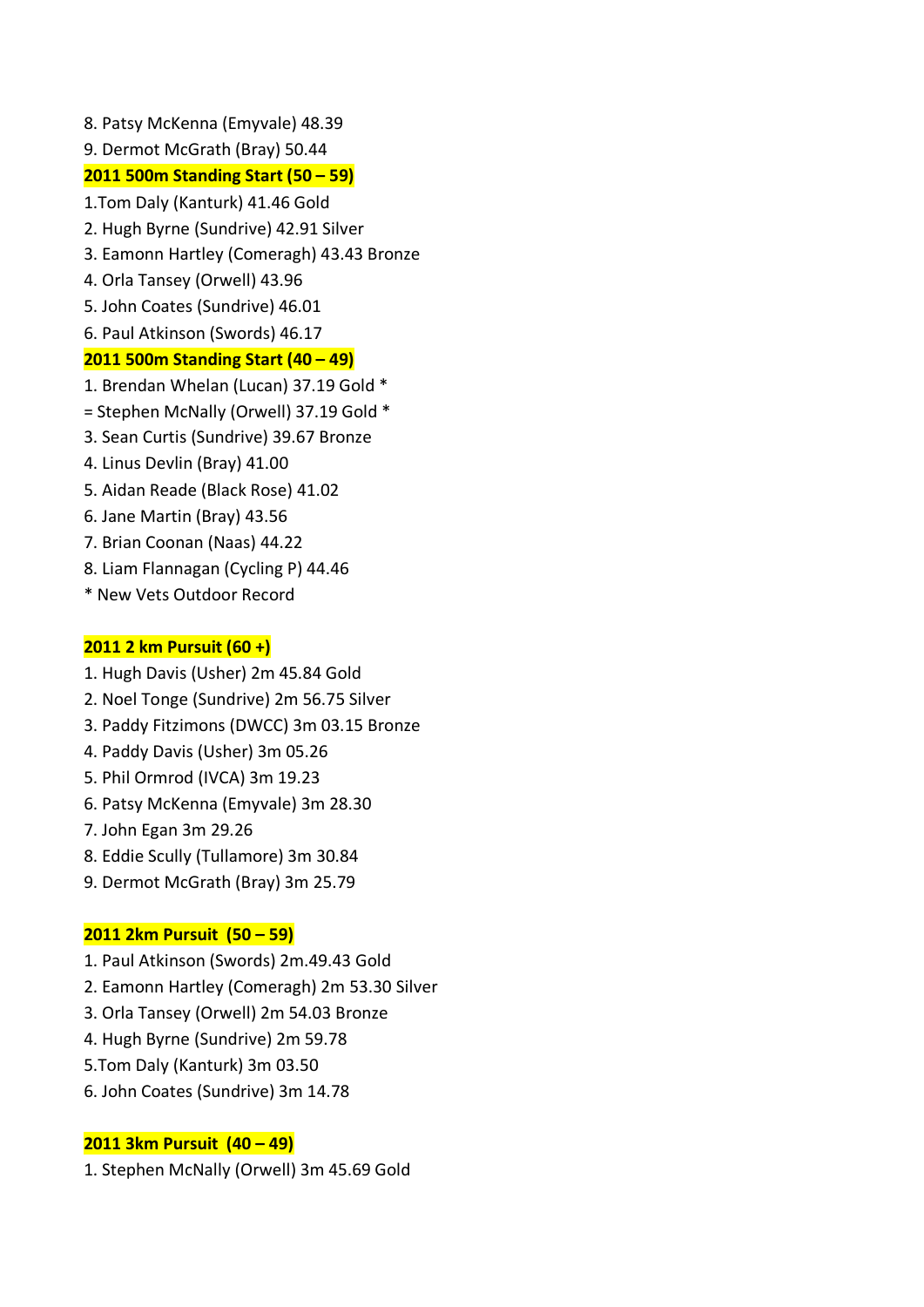- 2. Sean Curtis (Sundrive) 3m 59.00 Silver
- 3. Brendan Whelan (Lucan) 4m 01.86 Bronze
- 4. Aidan Reade (Black Rose) 4m 09.33
- 5. Linus Devlin (Bray) 4m 17.16
- 6. Liam Flannagan (Cycling P) 4m 36.78
- 7. Brian Coonan (Naas) 4m 44.96
- 8. Jane Martin (Bray) 4m 58.22

#### **2011 Sprint Qualifier – Flying 200 (60 +)**

1. Hugh Davis (Usher) 14.23 2. Noel Tonge (Sundrive) 14.30 3. Paddy Fitzimons (DWCC) 14.80 4. Paddy Davis (Usher) 15.53 5. Phil Ormrod (IVCA) 15.70 6. Patsy McKenna (Emyvale) 16.49 **Semi- Final** Noel Tonge bt Paddy Fitzimons 1-0 Hugh Davis bt Paddy Davis 1-0

**Gold / Silver :** Noel Tonge bt Hugh Davis 2-0 **Bronze :** Paddy Fitzimons bt Paddy Davis 1-0

#### **2011 Sprint Qualifier – Flying 200 (50 – 59)**

1. Terry Ferris (Murphy Gunn) 14.00 2. Hugh Byrne (Sundrive) 14.05 3. Orla Tansey (Orwell) 14.27 4. Eamonn Hartley (Comeragh) 14.57 5. Paul Atkinson (Swords) 14.70 6. John Coates (Sundrive) 15.85 **Semi Final** Terry Ferris bt Eamonn Hartley 1-0 Hugh Byrne bt Orla Tansey 1-0 **Gold / Silver :** Hugh Byrne bt Terry Ferris 2-1 **Bronze :** Eamonn Hartley bt Orla Tansey 1-0

#### **2011 Sprint Qualifier – Flying 200 (40 – 49)**

- 1. Stephen McNally (Orwell) 12.44
- 2. Brendan Whelan (Lucan) 12.56
- 3. Liam Collins (Lucan) 12.81
- 4. Sean Curtis (Sundrive) 13.07
- 5. Aidan Reade (Black Rose) 13.47
- 6. Jane Martin (Bray) 14.54
- 7. Brian Coonan (Naas) 14.65
- 8. Liam Flannagan (Cycling Pursuits) 14.93
- 9. John Mulcahy (Cycling Pursuits) 15.71